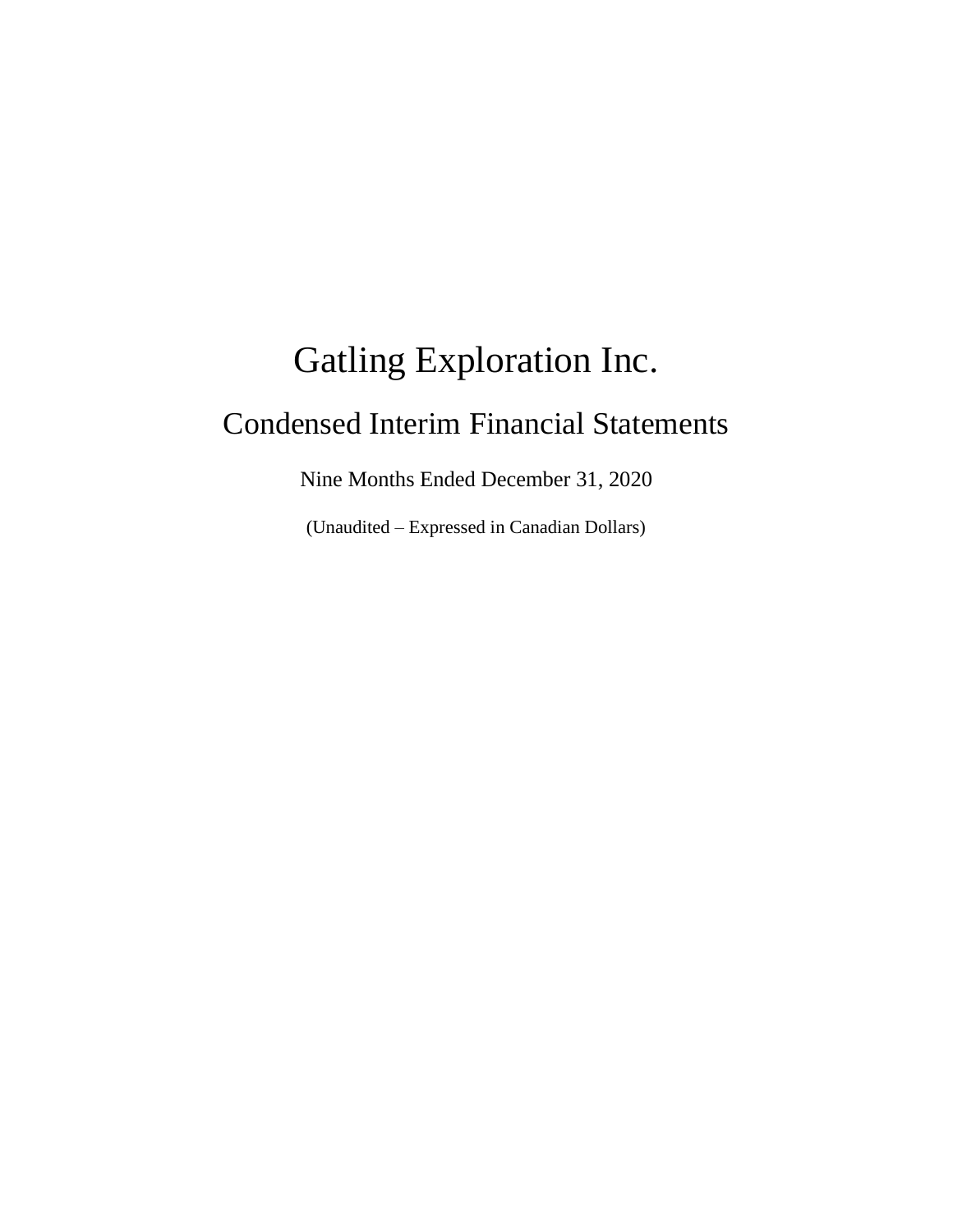# Gatling Exploration Inc.

Nine Months Ended December 31, 2020

| <b>INDEX</b>                                                   | <b>Page</b>    |
|----------------------------------------------------------------|----------------|
| <b>Condensed Interim Financial Statements</b>                  |                |
| Notice of No Auditor Review                                    |                |
| <b>Condensed Interim Statements of Financial Position</b>      | 1              |
| Condensed Interim Statements of Comprehensive Loss             | 2              |
| Condensed Interim Statements of Changes in Equity (Deficiency) | 3              |
| <b>Condensed Interim Statements of Cash Flows</b>              | $\overline{4}$ |
| Notes to the Condensed Interim Financial Statements            | $5-19$         |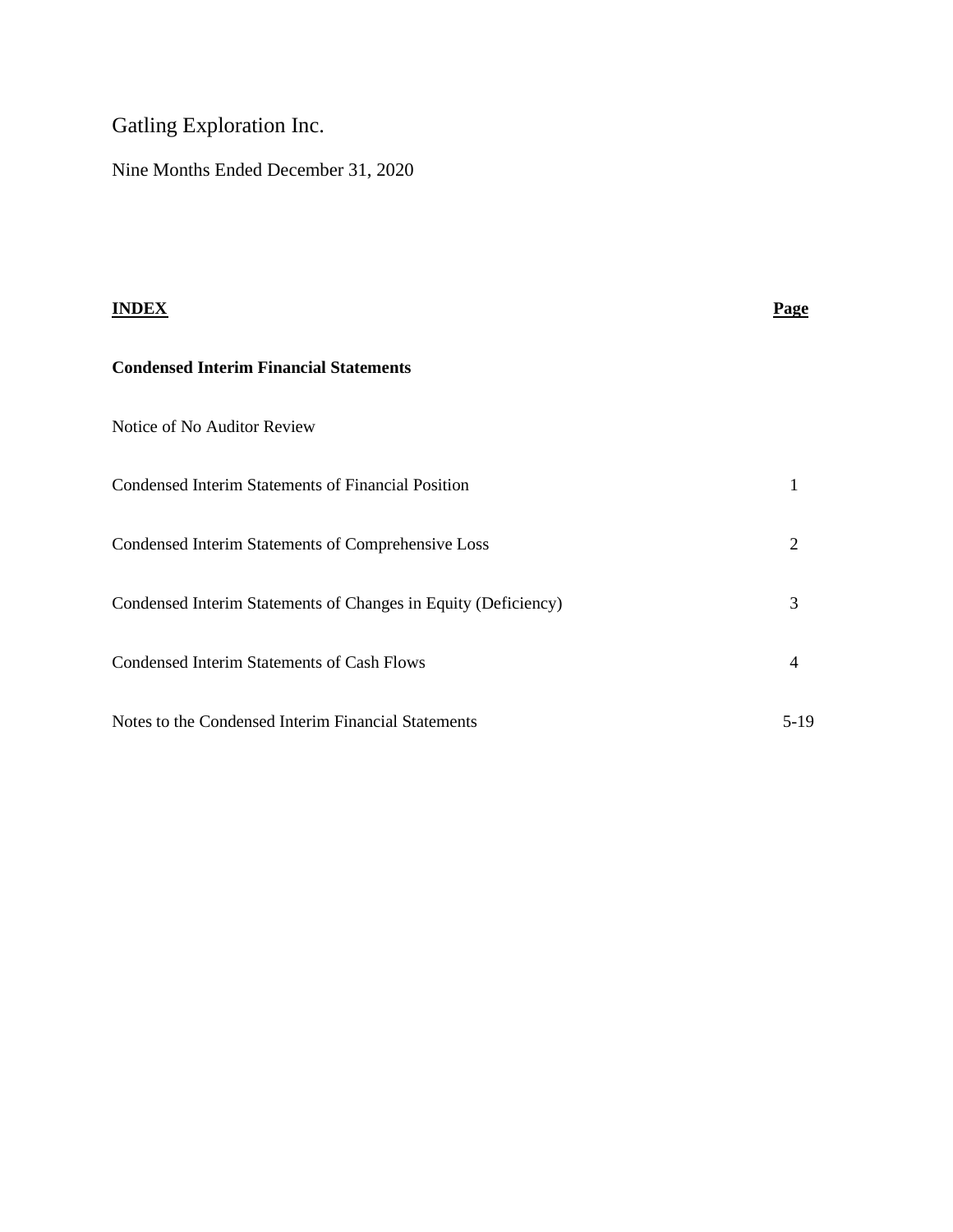#### **NOTICE OF NO AUDITOR REVIEW OF INTERIM FINANCIAL STATEMENTS**

Under National Instrument 51-102, Part 4, subsection 4.3(3) (a), if an auditor has not performed a review of the condensed interim financial statements, they must be accompanied by a notice indicating that the condensed interim financial statements have not been reviewed by an auditor.

The accompanying unaudited condensed interim financial statements of the Company have been prepared by and are the responsibility of the Company's management.

The Company's independent auditor has not performed a review of these condensed interim financial statements in accordance with standards established by the Chartered Professional Accountants of Canada for a review of condensed interim financial statements by an entity's auditor.

February 26, 2021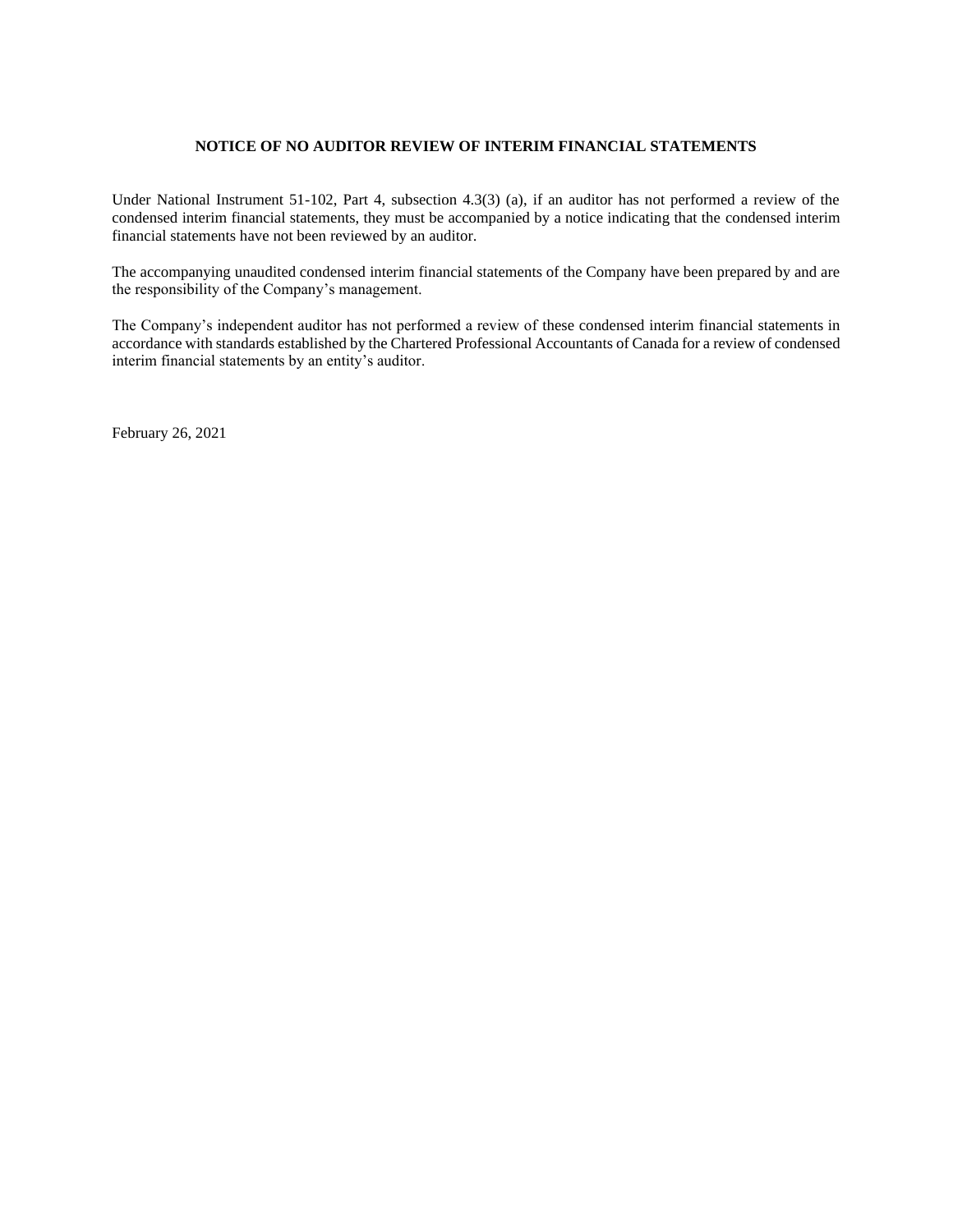## Gatling Exploration Inc.

## Condensed Interim Statements of Financial Position (Unaudited – Expressed in Canadian Dollars)

|                                                    |              | December 31,<br>2020 |    | March 31,<br>2020 |
|----------------------------------------------------|--------------|----------------------|----|-------------------|
| <b>Assets</b>                                      |              |                      |    |                   |
| <b>Current</b>                                     |              |                      |    |                   |
| Cash and cash equivalents                          | $\mathbb{S}$ | 3,479,803            | \$ | 23,813            |
| Receivables (note 12)                              |              | 173,651              |    | 194,714           |
| Prepaid expenses (note 12)                         |              | 153,881              |    | 180,078           |
|                                                    |              | 3,807,335            |    | 398,605           |
| Non-current                                        |              |                      |    |                   |
| Property, plant and equipment (note 7)             |              | 143,505              |    | 159,121           |
| Right-of-use asset (note 9)                        |              | 256,112              |    | 371,363           |
|                                                    | \$           | 4,206,952            | \$ | 929,089           |
| <b>Liabilities</b>                                 |              |                      |    |                   |
| <b>Current</b>                                     |              |                      |    |                   |
| Accounts payable and accrued liabilities (note 12) | \$           | 697,265              | \$ | 1,476,896         |
| Lease obligation – current portion (note $10$ )    |              | 163,724              |    | 146,468           |
| Other liabilities (note 11)                        |              | 476,029              |    |                   |
|                                                    |              | 1,337,018            |    | 1,623,364         |
| Non-current                                        |              |                      |    |                   |
| Lease obligation (note 10)                         |              | 125,517              |    | 251,567           |
|                                                    |              | 1,462,535            |    | 1,874,931         |
| <b>Shareholders' Equity (Deficiency)</b>           |              |                      |    |                   |
| <b>Share Capital</b> (note 13)                     |              | 20,325,637           |    | 13,117,320        |
| <b>Share-based Payments Reserve (note 13)</b>      |              | 2,216,516            |    | 1,200,083         |
| <b>Deficit</b>                                     |              | (19,797,736)         |    | (15,263,245)      |
|                                                    |              | 2,744,417            |    | (945, 842)        |
|                                                    | \$           | 4,206,952            | \$ | 929,089           |

**Going Concern** (note 2) **Commitments** (notes 11 and 15) **Subsequent Events** (note 16)

Approved on behalf of the Board:

| "Richard Boulay"      | "Nav Dhaliwal" |
|-----------------------|----------------|
|                       |                |
| <b>Richard Boulay</b> | Nav Dhaliwal   |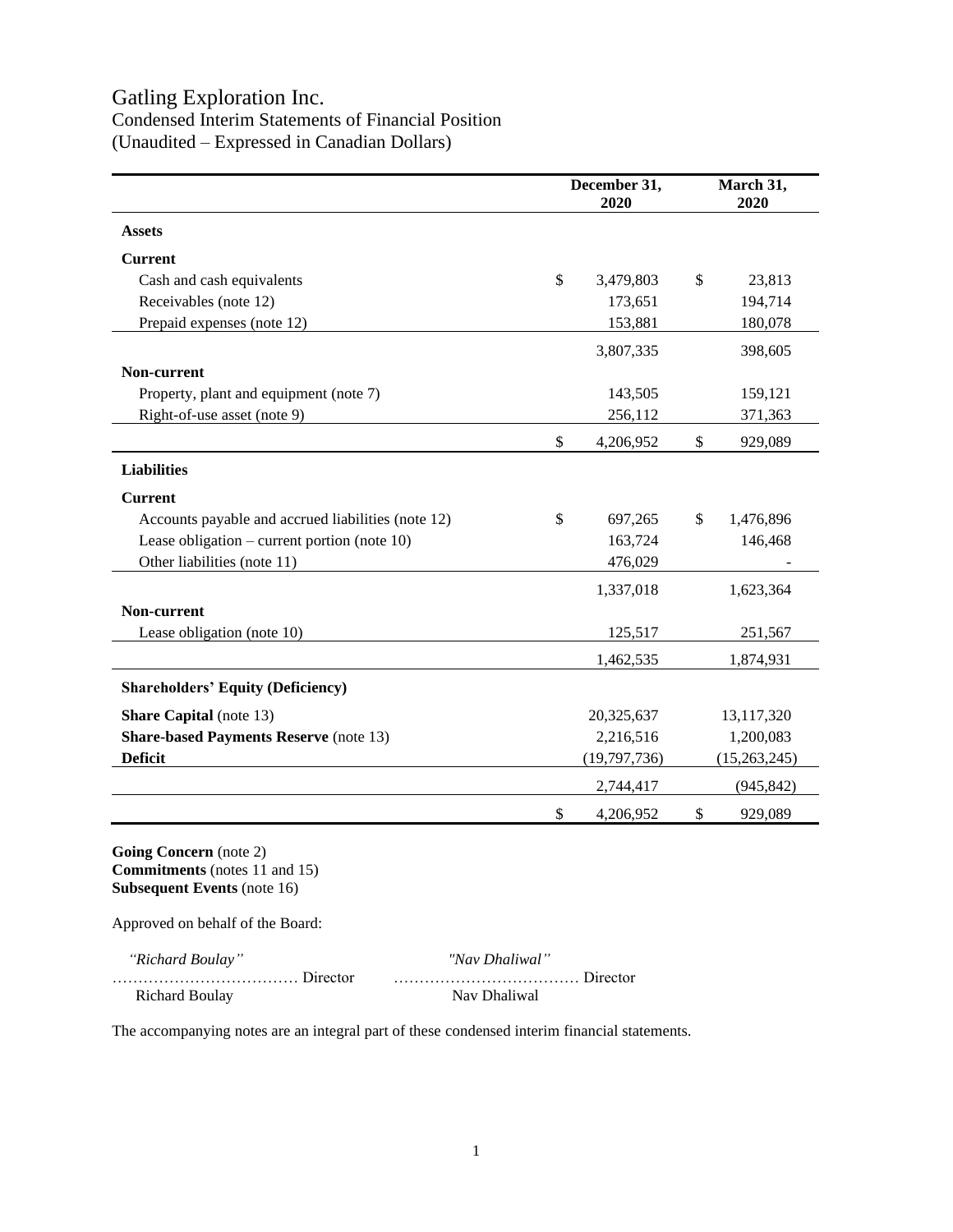# Gatling Exploration Inc.

## Condensed Interim Statements of Comprehensive Loss (Unaudited – Expressed in Canadian Dollars)

|                                                                                           | <b>Three Months</b><br><b>Ended</b><br>December 31,<br>2020 |             | <b>Three Months</b><br><b>Ended</b><br>December 31,<br>2019 |             | <b>Nine Months</b><br><b>Ended</b><br>December 31,<br>2020 |             | <b>Nine Months</b><br><b>Ended</b><br>December 31,<br>2019 |
|-------------------------------------------------------------------------------------------|-------------------------------------------------------------|-------------|-------------------------------------------------------------|-------------|------------------------------------------------------------|-------------|------------------------------------------------------------|
| <b>Expenses</b>                                                                           |                                                             |             |                                                             |             |                                                            |             |                                                            |
| Consulting fees (note 12)                                                                 | \$                                                          | 196,500     | \$                                                          | 199,236     | $\mathbb{S}$                                               | 623,250     | \$<br>466,052                                              |
| Depreciation (notes 7 and 9)                                                              |                                                             | 42,734      |                                                             | 44,287      |                                                            | 128,203     | 128,421                                                    |
| Exploration and evaluation expenditures                                                   |                                                             |             |                                                             |             |                                                            |             |                                                            |
| (notes $7, 8$ and $12$ )                                                                  |                                                             | 1,274,239   |                                                             | 2,444,912   |                                                            | 2,492,799   | 5,849,651                                                  |
| Foreign exchange                                                                          |                                                             | 3           |                                                             | 2,509       |                                                            | 3,516       | 3,458                                                      |
| General exploration                                                                       |                                                             |             |                                                             |             |                                                            |             | 79,110                                                     |
| Lease interest accretion (note 10)                                                        |                                                             | 8,970       |                                                             | 13,148      |                                                            | 30,192      | 42,263                                                     |
| Management fees (note 12)                                                                 |                                                             | 55,000      |                                                             | 95,000      |                                                            | 145,000     | 185,000                                                    |
| Office and general (note 12)                                                              |                                                             | 31,941      |                                                             | 66,583      |                                                            | 77,937      | 153,018                                                    |
| Professional fees (note 12)                                                               |                                                             | 64,144      |                                                             | 38,431      |                                                            | 138,557     | 153,100                                                    |
| Rent (recovery) (note 12)                                                                 |                                                             | (22,003)    |                                                             | (3,871)     |                                                            | (50, 122)   | 4,387                                                      |
| Share-based payments (notes 12 and 13)                                                    |                                                             | 251,517     |                                                             |             |                                                            | 797,356     | 176,204                                                    |
| Shareholder communications and investor                                                   |                                                             |             |                                                             |             |                                                            |             |                                                            |
| relations                                                                                 |                                                             | 154,949     |                                                             | 232,574     |                                                            | 391,743     | 742,526                                                    |
| Transfer agent and filings fees                                                           |                                                             | 19,500      |                                                             | 33,598      |                                                            | 26,296      | 42,775                                                     |
| Travel                                                                                    |                                                             | 2,315       |                                                             | 96,244      |                                                            | 6,945       | 277,896                                                    |
| <b>Loss Before Other Items</b>                                                            |                                                             | (2,079,809) |                                                             | (3,262,651) |                                                            | (4,811,672) | (8,303,861)                                                |
| <b>Other Items</b>                                                                        |                                                             |             |                                                             |             |                                                            |             |                                                            |
| Other income                                                                              |                                                             | 142,164     |                                                             | 41,977      |                                                            | 276,185     | 418,533                                                    |
| Part XII.6 tax                                                                            |                                                             |             |                                                             | (25, 734)   |                                                            |             | (25, 734)                                                  |
| Interest income                                                                           |                                                             | 173         |                                                             | 48,889      |                                                            | 996         | 83,914                                                     |
| Net Loss and Comprehensive Loss for the<br><b>Period</b>                                  | \$                                                          | (1,937,472) | \$                                                          | (3,197,519) | \$                                                         | (4,534,491) | \$<br>(7,827,148)                                          |
|                                                                                           |                                                             |             |                                                             |             |                                                            |             |                                                            |
| <b>Basic and Diluted Loss Per Share</b>                                                   | \$                                                          | (0.06)      | $\$\,$                                                      | (0.13)      | $\$$                                                       | (0.16)      | \$<br>(0.33)                                               |
| <b>Weighted Average Number of Common</b><br><b>Shares Outstanding - Basic and Diluted</b> |                                                             | 32,250,272  |                                                             | 23,810,426  |                                                            | 28,532,614  | 23,718,062                                                 |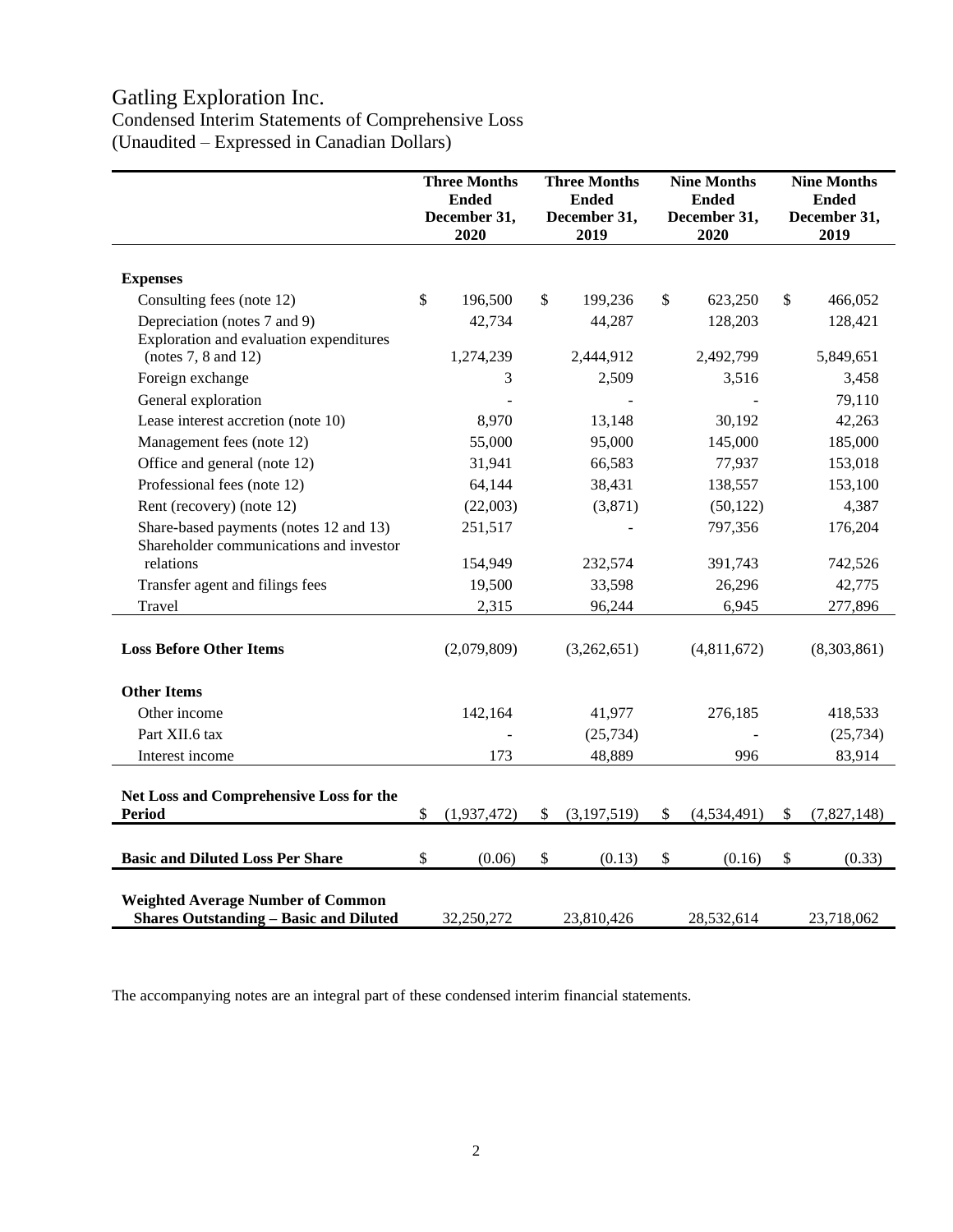## Gatling Exploration Inc. Condensed Interim Statements of Changes in Equity (Deficiency) (Unaudited – Expressed in Canadian Dollars)

|                                                                       | <b>Share Capital</b>       |    |                      |    |                                                         |    |                |                 |
|-----------------------------------------------------------------------|----------------------------|----|----------------------|----|---------------------------------------------------------|----|----------------|-----------------|
|                                                                       | Number of<br><b>Shares</b> |    | <b>Share Capital</b> |    | <b>Share-based</b><br><b>Payments</b><br><b>Reserve</b> |    | <b>Deficit</b> | <b>Total</b>    |
| Balance, March 31, 2019                                               | 22,835,426                 | \$ | 12,378,787           | \$ | 1,213,212                                               | \$ | (5,468,786)    | \$<br>8,123,213 |
| Shares issued for exploration and evaluation<br>expenditures (note 8) | 875,000                    |    | 595,000              |    |                                                         |    |                | 595,000         |
| Stock options granted                                                 |                            |    |                      |    | 176,204                                                 |    |                | 176,204         |
| Shares issued on exercise of stock options                            | 100,000                    |    | 60,000               |    |                                                         |    |                | 60,000          |
| Transfer of stock option fair value on exercise                       |                            |    | 54,954               |    | (54, 954)                                               |    |                |                 |
| Transfer of stock option fair value on expiry                         |                            |    |                      |    | (118,505)                                               |    | 118,505        |                 |
| Net loss and comprehensive loss for period                            |                            |    |                      |    |                                                         |    | (7,827,148)    | (7,827,148)     |
|                                                                       |                            |    |                      |    |                                                         |    |                |                 |
| Balance, December 31, 2019                                            | 23,810,426                 |    | 13,088,741           |    | 1,215,957                                               |    | (13, 177, 429) | 1,127,269       |
| Shares issued on exercise of stock options                            | 30,250                     |    | 12,705               |    |                                                         |    |                | 12,705          |
| Transfer of stock option fair value on exercise                       |                            |    | 15,874               |    | (15, 874)                                               |    |                |                 |
| Net loss and comprehensive loss for period                            |                            |    |                      |    |                                                         |    | (2,085,816)    | (2,085,816)     |
|                                                                       |                            |    |                      |    |                                                         |    |                |                 |
| Balance, March 31, 2020                                               | 23,840,676                 |    | 13,117,320           |    | 1,200,083                                               |    | (15,263,245)   | (945, 842)      |
| Private placements                                                    | 15,912,140                 |    | 8,271,427            |    | 162,000                                                 |    |                | 8,433,427       |
| Share issuance costs                                                  |                            |    | (310, 896)           |    | 57,077                                                  |    |                | (253, 819)      |
| Flow-through liability                                                |                            |    | (752, 214)           |    |                                                         |    |                | (752, 214)      |
| Stock options granted                                                 |                            |    |                      |    | 797,356                                                 |    |                | 797,356         |
| Net loss and comprehensive loss for period                            |                            |    |                      |    |                                                         |    | (4,534,491)    | (4, 534, 491)   |
| Balance, December 31, 2020                                            | 39,752,816                 | \$ | 20,325,637           | \$ | 2,216,516                                               | \$ | (19,797,736)   | \$<br>2,744,417 |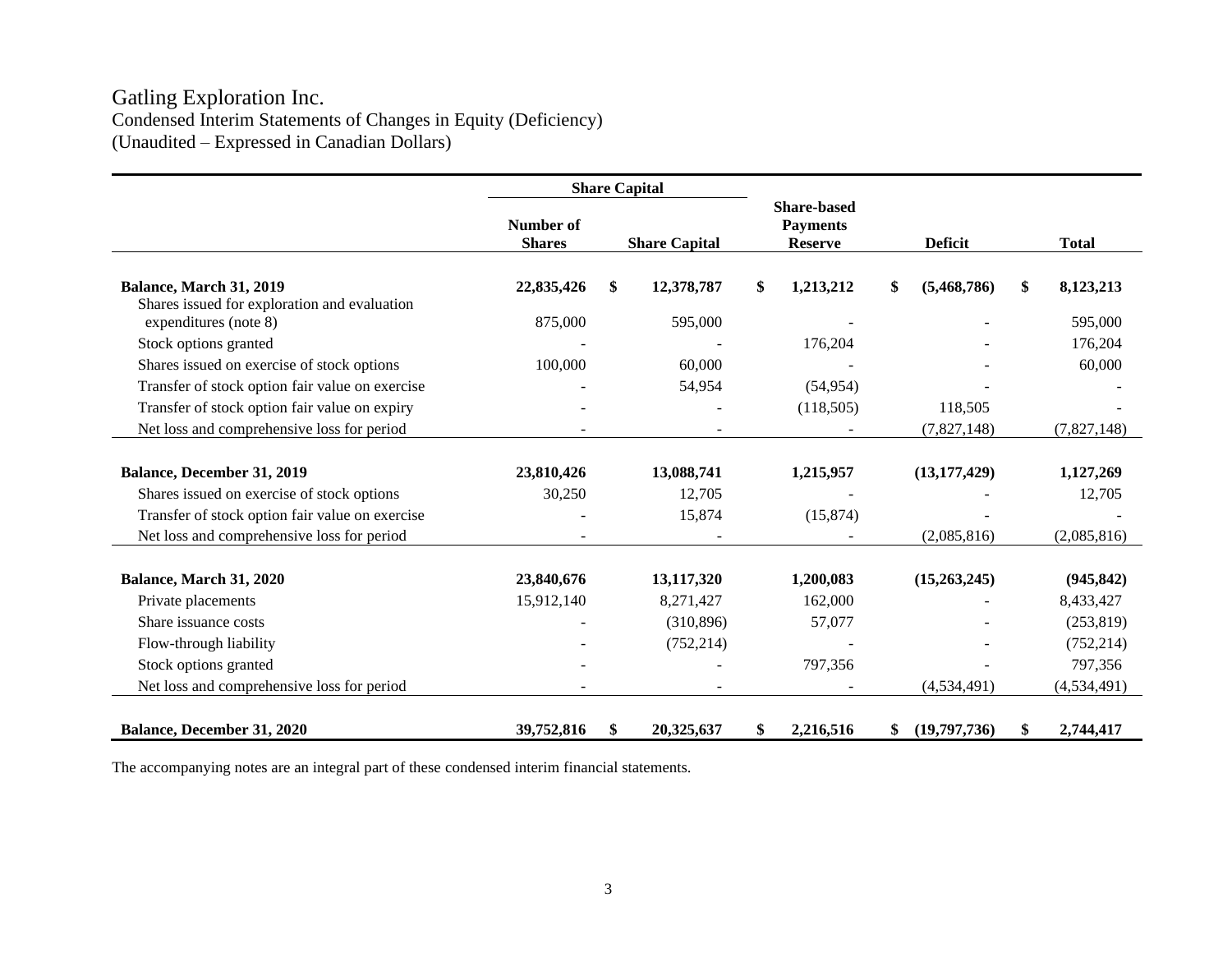# Gatling Exploration Inc.

Condensed Interim Statements of Cash Flows (Unaudited – Expressed in Canadian Dollars)

|                                                            |               | <b>Nine Months</b><br><b>Ended</b><br>December 31,<br>2020 | <b>Nine Months</b><br><b>Ended</b><br>December 31,<br>2019 |             |  |  |
|------------------------------------------------------------|---------------|------------------------------------------------------------|------------------------------------------------------------|-------------|--|--|
| <b>Operating Activities</b>                                |               |                                                            |                                                            |             |  |  |
| Net loss for the period                                    | \$            | (4,534,491)                                                | \$                                                         | (7,827,148) |  |  |
| Items not involving cash                                   |               |                                                            |                                                            |             |  |  |
| Depreciation                                               |               | 130,867                                                    |                                                            | 128,421     |  |  |
| Shares issued for exploration and evaluation expenditures  |               |                                                            |                                                            | 595,000     |  |  |
| General exploration                                        |               |                                                            |                                                            | 79,111      |  |  |
| Lease interest accretion                                   |               | 30,192                                                     |                                                            | 42,263      |  |  |
| Share-based payments                                       |               | 797,356                                                    |                                                            | 176,204     |  |  |
| Other income                                               |               | (276, 185)                                                 |                                                            | (418, 533)  |  |  |
| Changes in non-cash working capital                        |               |                                                            |                                                            |             |  |  |
| Receivables                                                |               | 21,063                                                     |                                                            | (207,776)   |  |  |
| Prepaid expenses                                           |               | 26,197                                                     |                                                            | 104,002     |  |  |
| Accounts payable and accrued liabilities                   |               | (779, 631)                                                 |                                                            | 425,118     |  |  |
| <b>Cash Used in Operating Activities</b>                   |               | (4, 584, 632)                                              |                                                            | (6,903,338) |  |  |
| <b>Investing Activity</b>                                  |               |                                                            |                                                            |             |  |  |
| Purchase of equipment                                      |               |                                                            |                                                            | (107, 153)  |  |  |
| <b>Cash Used in Investing Activity</b>                     |               |                                                            |                                                            | (107, 153)  |  |  |
| <b>Financing Activities</b>                                |               |                                                            |                                                            |             |  |  |
| Shares issued for cash                                     |               | 8,433,427                                                  |                                                            | 60,000      |  |  |
| Share issue costs                                          |               | (253, 819)                                                 |                                                            |             |  |  |
| Repayments of lease obligation                             |               | (138,986)                                                  |                                                            | (135,591)   |  |  |
| <b>Cash Provided by (Used in) Financing Activities</b>     |               | 8,040,622                                                  |                                                            | (75, 591)   |  |  |
| <b>Inflow (Outflow) of Cash and Cash Equivalents</b>       |               | 3,455,990                                                  |                                                            | (7,086,082) |  |  |
| <b>Cash and Cash Equivalents, Beginning of Period</b>      |               | 23,813                                                     |                                                            | 8,003,294   |  |  |
| <b>Cash and Cash Equivalents, End of Period</b>            | \$            | 3,479,803                                                  | \$                                                         | 917,212     |  |  |
| <b>Cash and Cash Equivalents</b>                           |               |                                                            |                                                            |             |  |  |
| Cash                                                       | $\mathcal{S}$ | 979,803                                                    | $\mathbb{S}$                                               | 201.352     |  |  |
| Term deposits                                              |               | 2,500,000                                                  |                                                            | 715,860     |  |  |
|                                                            |               |                                                            |                                                            |             |  |  |
|                                                            | \$            | 3,479,803                                                  | \$                                                         | 917,212     |  |  |
| <b>Supplemental Disclosure with Respect to Cash Flows</b>  |               |                                                            |                                                            |             |  |  |
| Income tax paid                                            | \$            |                                                            | \$                                                         |             |  |  |
| Interest received                                          | \$            | 996                                                        | \$                                                         | 83,914      |  |  |
| Interest paid                                              | \$            | 31,269                                                     | \$                                                         | 37,989      |  |  |
| Non-cash financing activities                              |               |                                                            |                                                            |             |  |  |
| Fair value of shares issued for exploration and evaluation | \$            |                                                            | \$                                                         | 595,000     |  |  |
| Fair value of stock options exercised                      | \$            |                                                            | \$                                                         | 54,954      |  |  |
| Capitalization of right-of-use asset and lease obligation  | \$            |                                                            | \$                                                         | 525,030     |  |  |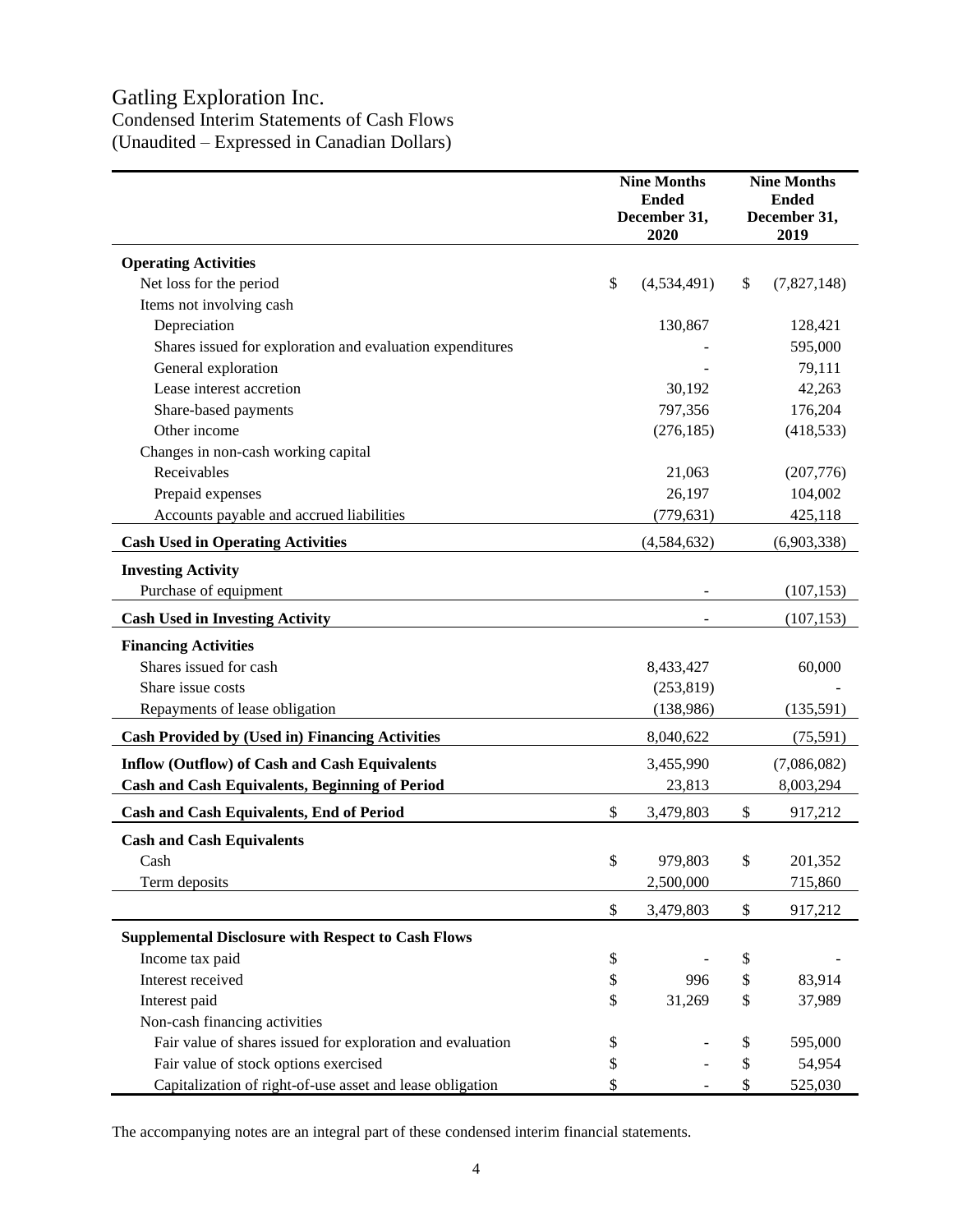#### **1. NATURE OF OPERATIONS**

Gatling Exploration Inc. (the "Company") is an exploration stage company incorporated on August 2, 2018, under the laws of the province of British Columbia, Canada. Its principal business activity is the acquisition, exploration and evaluation of mineral properties located in the province of Ontario, Canada. The Company's common shares are traded on the TSX Venture Exchange under the symbol "GTR". The Company's shares also trade on the OTC Exchange in the United States under the symbol "GATGF". The Company's head office and principal business address is 1680 – 200 Burrard Street, Vancouver, British Columbia, Canada, V6C 3L6. The Company's registered and records office is 400 – 725 Granville Street, Vancouver, British Columbia, Canada, V7Y 1G5.

On December 14, 2020, the Company consolidated it common shares on the basis of one new share for two old shares. All share and per share amounts have been revised to reflect the consolidation.

#### **2. GOING CONCERN**

These condensed interim financial statements have been prepared on the basis of accounting principles applicable to a going concern, which assumes that the Company will continue in operation for the foreseeable future and will be able to realize its assets and discharge its liabilities in the normal course of operations.

The Company has incurred a loss during the nine months ended December 31, 2020 of \$4,534,491 (2019 - \$7,827,148) and as at December 31, 2020 has a deficit of \$19,797,736 (March 31, 2020 - \$15,263,245), has limited resources, no sources of operating cash flow and no assurances that sufficient funding will be available to continue operations for an extended period of time. The Company is in the exploration stage, and accordingly, has not yet commenced revenue-producing operations. These material uncertainties may cast significant doubt upon the Company's ability to continue as a going concern.

The application of the going concern concept is dependent upon the Company's ability to satisfy its liabilities as they become due and to obtain the necessary financing to complete the exploration and development of its mineral property interests, the attainment of profitable mining operations or the receipt of proceeds from the disposition of its mineral property interests. There can be no assurance that management will obtain the necessary financing in the future.

If the going concern assumption were not appropriate for these condensed interim financial statements then adjustments may be necessary in the carrying values of assets and liabilities, the reported expenses and the statement of financial position classifications used. Such adjustments could be material.

In March 2020, there was a global outbreak of coronavirus (COVID-19). The actual and threatened spread of the virus globally has had a material adverse effect on the global economy and, specifically, the regional economies in which the Company operates. The pandemic could continue to have a negative impact on the stock market, including trading prices of the Company's shares and its ability to raise new capital. These factors, among others, could have a significant impact on the Company's operations.

#### **3. BASIS OF PREPARATION**

#### a) Statement of compliance

The condensed interim financial statements of the Company have been prepared in accordance with International Accounting Standard 34 *Interim Financial Reporting*.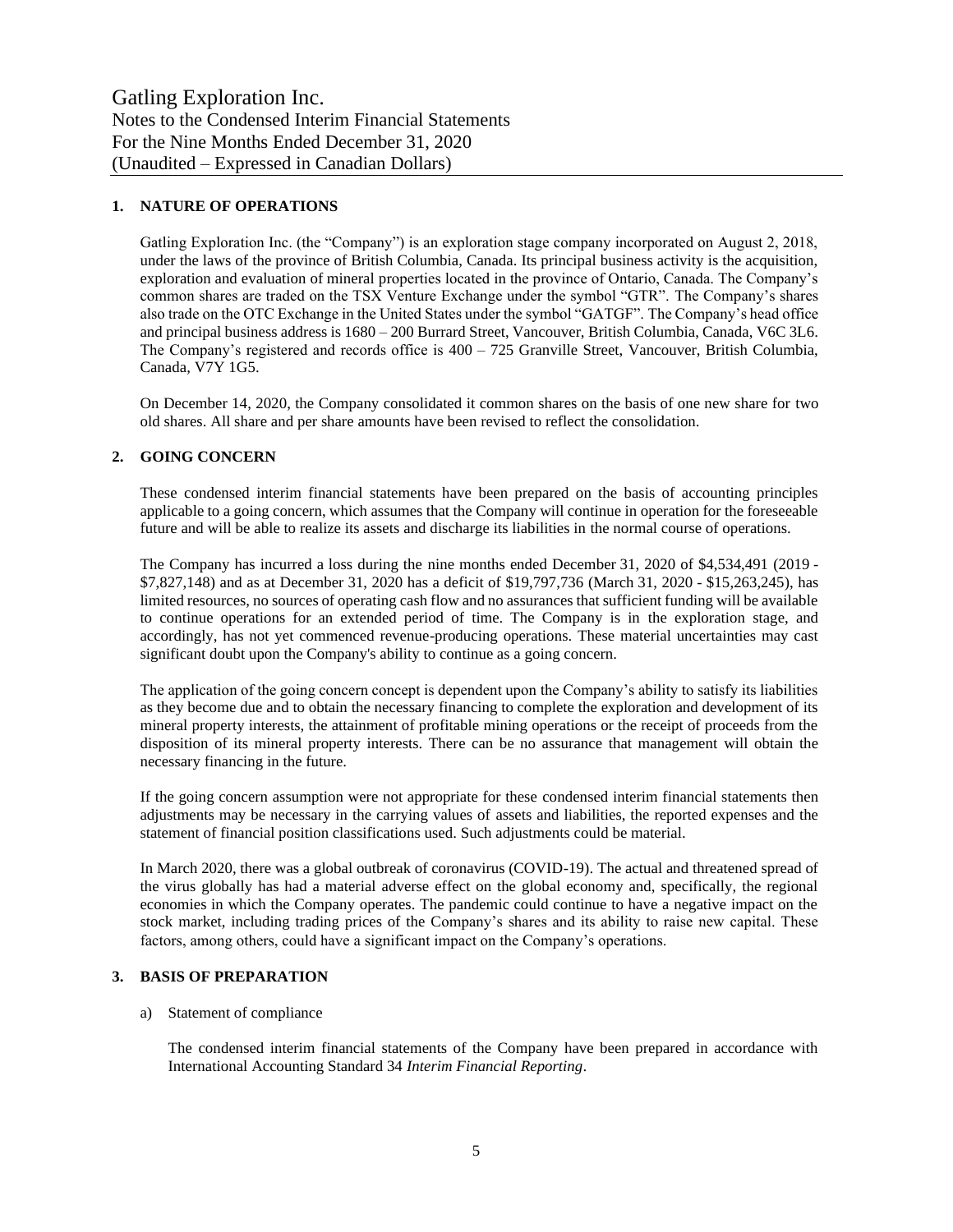#### **3. BASIS OF PRESENTATION** (Continued)

#### a) Statement of compliance (continued)

The condensed interim financial statements of the Company should be read in conjunction with the Company's March 31, 2020 audited financial statements, which have been prepared in accordance with International Financial Reporting Standards ("IFRS"), as issued by the International Accounting Standards Board.

These condensed interim financial statements were reviewed by the Audit Committee and approved and authorized for issue by the Board of Directors on February 26, 2021.

#### b) Basis of measurement

These condensed interim financial statements have been prepared under the historical cost basis, except for certain financial instruments, which are measured at fair value, as explained in the significant accounting policies (note 4). These condensed interim financial statements have been prepared under the accrual basis of accounting, except for cash flow information.

#### **4. SIGNIFICANT ACCOUNTING POLICIES**

The condensed interim financial statements have been prepared, for all periods presented, following the same accounting policies and methods of computation as described in note 4 to the audited financial statements for the year ended March 31, 2020.

#### **5. CRITICAL ACCOUNTING ESTIMATES AND JUDGMENTS**

The Company makes estimates and assumptions about the future that affect the reported amounts of assets and liabilities. Estimates and judgments are continually evaluated based on historical experience and other factors, including expectations of future events that are believed to be reasonable under the circumstances. In the future, actual experience may differ from these estimates and assumptions.

The effect of a change in an accounting estimate is recognized prospectively by including it in comprehensive income (loss) in the year of the change, if the change affects that year only, or in the year of the change and future years, if the change affects both.

#### *Critical judgments in applying accounting policies*

Information about critical judgments in applying accounting policies that have the most significant risk of causing material adjustment to the carrying amounts of assets and liabilities recognized in the financial statements within the next fiscal year are discussed below.

a) Title to mineral property interests

Although the Company has taken steps to verify title to mineral properties in which it has an interest, these procedures do not guarantee the Company's title. Such properties may be subject to prior agreements or transfers and title may be affected by undetected defects.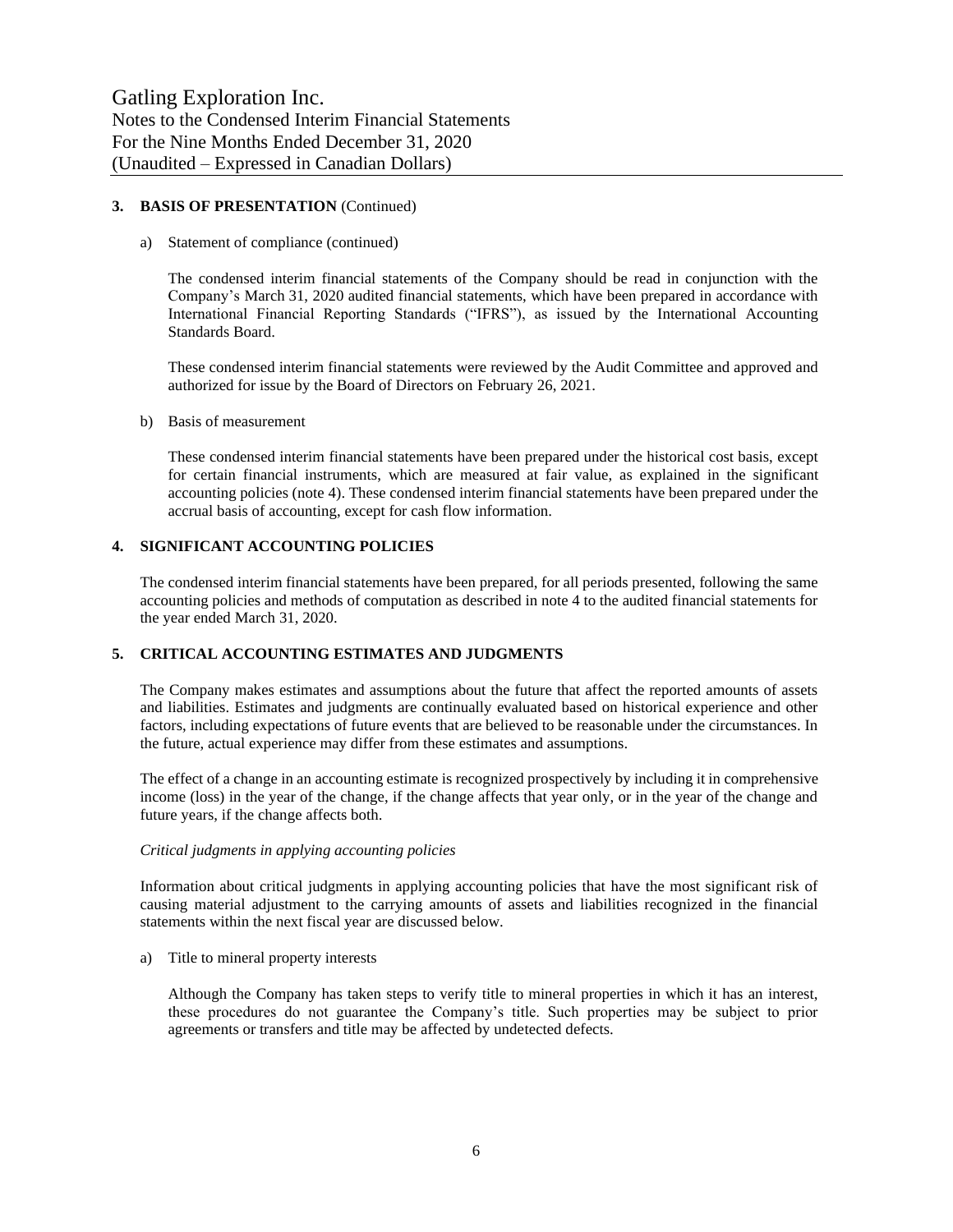#### **5. CRITICAL ACCOUNTING ESTIMATES AND JUDGMENTS** (Continued)

#### b) Income taxes

Significant judgment is required in determining the provision for income taxes. There are many transactions and calculations undertaken during the ordinary course of business for which the ultimate tax determination is uncertain. The Company recognizes liabilities and contingencies for anticipated tax audit issues based on the Company's current understanding of the tax law. For matters where it is probable that an adjustment will be made, the Company records its best estimate of the tax liability, including the related interest and penalties in the current tax provision. Management believes they have adequately provided for the probable outcome of these matters; however, the final outcome may result in a materially different outcome than the amount included in the tax liabilities.

In addition, the Company recognizes deferred tax assets relating to tax losses carried forward to the extent that it is probable that taxable profit will be available against which a deductible temporary difference can be utilized. This is deemed to be the case when there are sufficient taxable temporary differences relating to the same taxation authority and the same taxable entity that are expected to reverse in the same year as the expected reversal of the deductible temporary difference, or in years into which a tax loss arising from the deferred tax asset can be carried back or forward. However, utilization of the tax losses also depends on the ability of the taxable entity to satisfy certain tests at the time the losses are recouped.

c) Going concern risk assessment

The Company's ability to continue its operations and to realize its assets at their carrying values is dependent upon its ability to fund its existing acquisition and exploration commitments on its exploration and evaluation projects when they come due, which would cease to exist if the Company decides to terminate its commitments, and to cover its operating costs. The Company may be able to generate working capital to fund its operations by the sale of its exploration and evaluation assets or raising additional capital through equity markets. However, there is no assurance it will be able to raise funds in the future. These condensed interim financial statements do not give effect to any adjustments required to realize its assets and discharge its liabilities in other than the normal course of business and at amounts different from those reflected in the accompanying condensed interim financial statements.

#### *Key sources of estimation uncertainty*

The following are key assumptions concerning the future and other key sources of estimation uncertainty that have a significant risk of resulting in material adjustments to the financial statements.

#### a) Decommissioning liabilities

Rehabilitation provisions have been created based on the Company's internal estimates. Assumptions, based on the current economic environment, have been made that management believes are a reasonable basis upon which to estimate the future liability. These estimates take into account any material changes to the assumptions that occur when reviewed regularly by management. Estimates are reviewed annually and are based on current regulatory requirements. Significant changes in estimates of contamination, restoration standards and techniques will result in changes to provisions from year to year. Actual rehabilitation costs will ultimately depend on future market prices for the rehabilitation costs, which will reflect the market condition at the time the rehabilitation costs are actually incurred.

The final cost of the currently recognized rehabilitation provisions may be higher or lower than currently provided for. As at December 31, 2020, the Company has no known rehabilitation requirements, and accordingly, no provision has been made.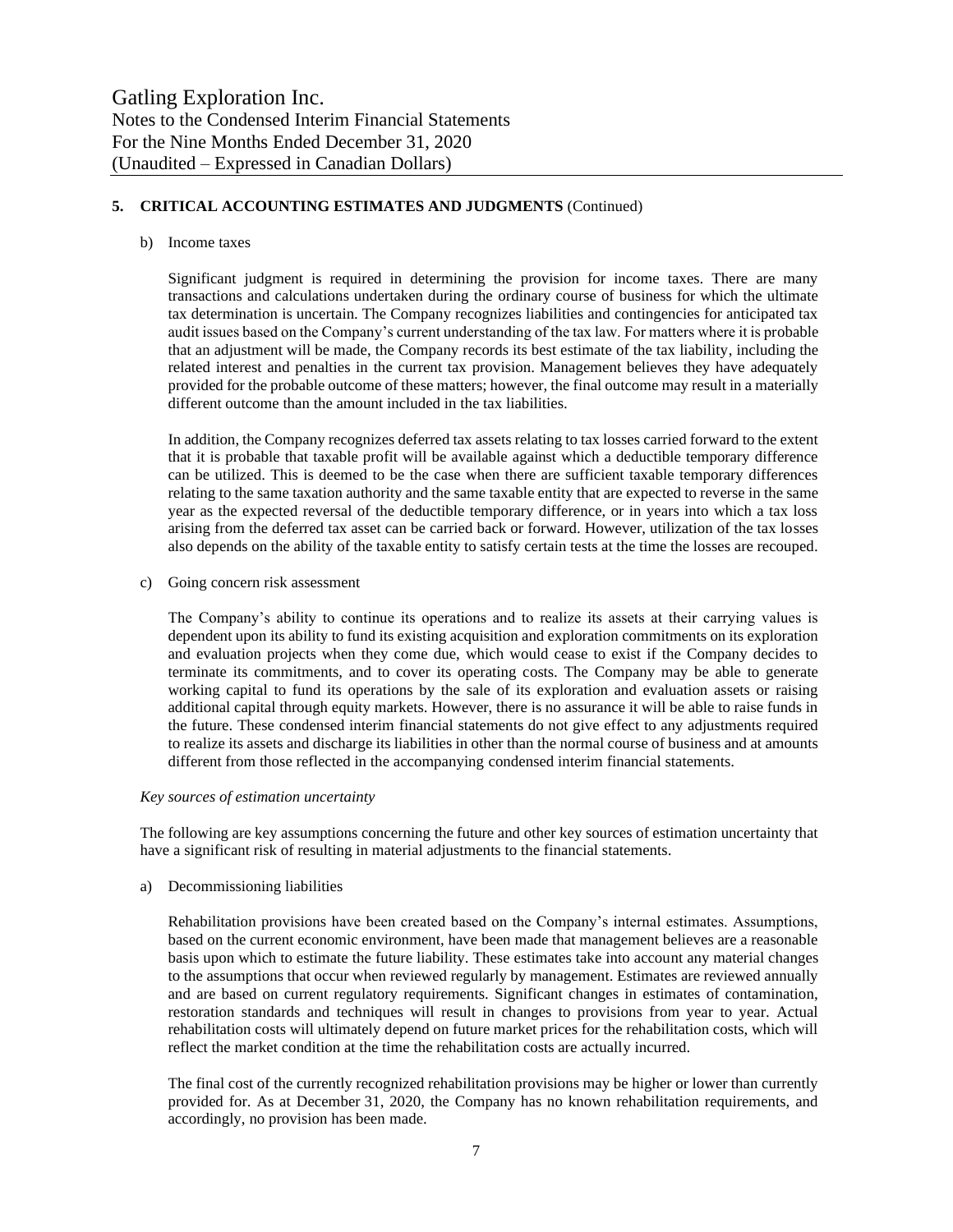#### **5. CRITICAL ACCOUNTING ESTIMATES AND JUDGMENTS** (Continued)

b) Fair value of stock options granted

The Company uses the Black-Scholes option pricing model to value the stock options granted during the year. The Black-Scholes model was developed for use in estimating the fair value of traded options that have no vesting restrictions and are fully transferable. The model requires management to make estimates that are subjective and may not be representative of actual results. Changes in assumptions can materially affect estimates of fair values.

c) Leases

Lease obligations that are recognized at December 31, 2020 have been estimated using a 12% discount rate based on the cost of borrowing for debt instruments of comparable terms for companies with a comparable investment grade to the Company. This rate represents the rate that the Company would incur to obtain the funds necessary to purchase an asset of a similar value, with similar payment terms and security in a similar economic environment.

#### **6. FINANCIAL INSTRUMENTS**

Financial instruments are agreements between two parties that result in promises to pay or receive cash or equity instruments. The Company classifies its financial instruments as follows: cash and cash equivalents are classified as fair value through profit or loss; receivables, as amortized cost; and accounts payable and accrued liabilities and lease obligation, as amortized cost. The carrying values of these instruments approximate their fair values due to their short term to maturity.

The following table sets forth the Company's financial assets measured at fair value by level within the fair value hierarchy:

| <b>December 31, 2020</b>  | <b>Level 1</b> |    | <b>Level 2</b>           |     | Level 3                  |   | Total     |
|---------------------------|----------------|----|--------------------------|-----|--------------------------|---|-----------|
| Cash and cash equivalents | 3,479,803      | S  | $\overline{\phantom{a}}$ | \$. | $\overline{\phantom{0}}$ | У | 3,479,803 |
|                           |                |    |                          |     |                          |   |           |
| <b>March 31, 2020</b>     | <b>Level 1</b> |    | Level 2<br>Level 3       |     |                          |   | Total     |
| Cash and cash equivalents | 23.813         | \$ | $\overline{\phantom{a}}$ |     | $\overline{\phantom{m}}$ |   | 23.813    |

The Company has exposure to the following risks from its use of financial instruments:

- Credit risk;
- Liquidity risk; and
- Market risk.
- a) Credit risk

Credit risk is the risk that one party to a financial instrument will cause a financial loss for the other party by failing to discharge an obligation. The Company manages credit risk, in respect of cash and cash equivalents, by placing at major Canadian financial institutions. The Company has minimal credit risk. Included in the receivables balance is \$164,201 owing from the Canada Revenue Agency (March 31, 2020 - \$178,964 of the balance of \$194,714).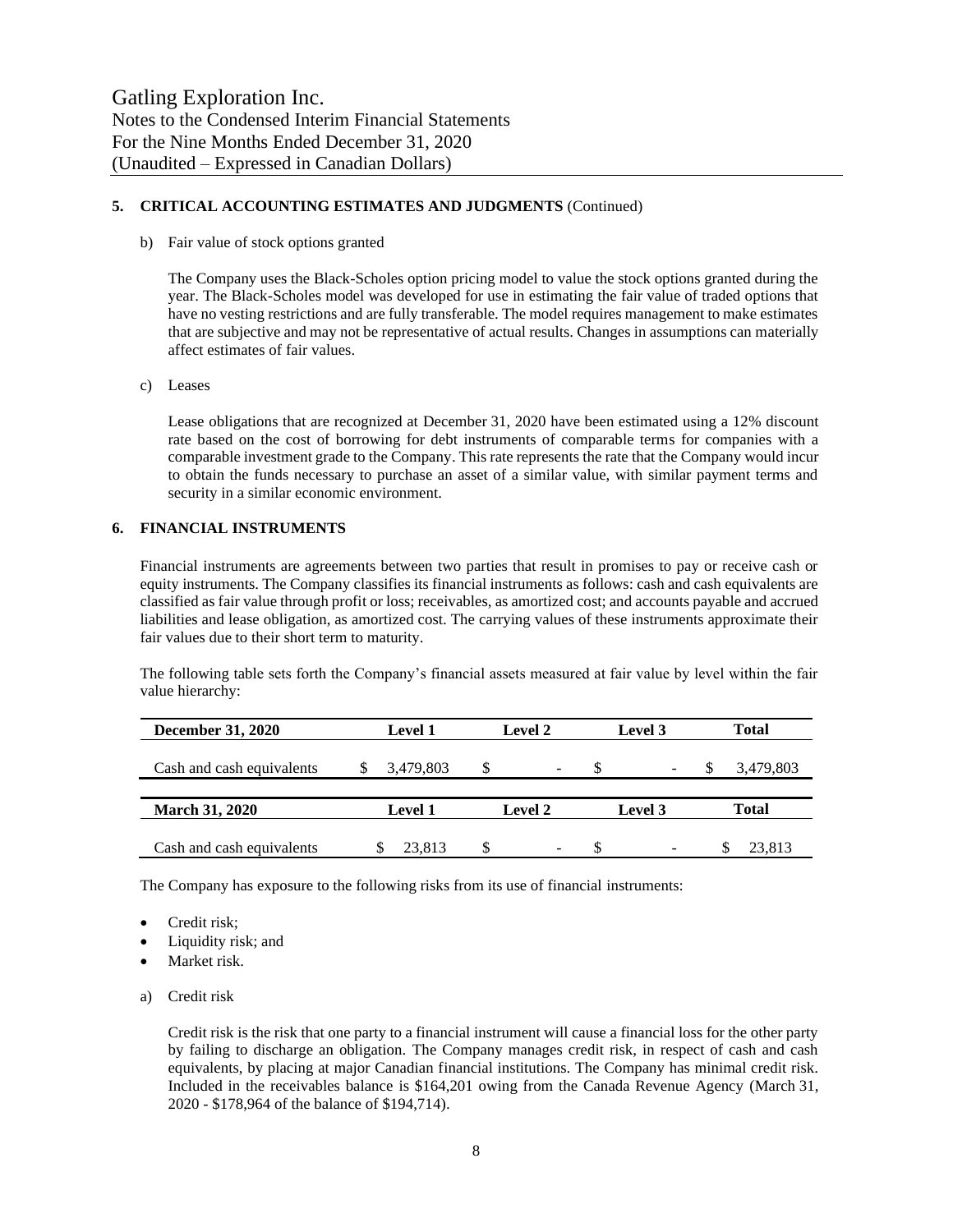#### **6. FINANCIAL INSTRUMENTS** (Continued)

b) Liquidity risk

Liquidity risk is the risk that the Company will not be able to meet its financial obligations as they fall due. The Company's approach to managing liquidity is to ensure, as far as possible, that it will always have sufficient liquid funds to meet its liabilities when due, under both normal and stressed conditions, without incurring unacceptable losses or risking damage to the Company's reputation. The contractual financial liabilities of the Company as of December 31, 2020 equal \$986,506 (March 31, 2020 - \$1,874,931); \$710,054 (March 31, 2020 - \$1,623,364) of the liabilities presented as accounts payable and lease obligation – current portion are due within one month of the reporting date.

c) Market risk

Market risk is the risk that changes in market prices, such as foreign exchange rates and interest rates, will affect the Company's income or the value of its holdings of financial instruments. The objective of market risk management is to manage and control market risk exposures within acceptable parameters, while optimizing the return on capital.

- *i) Currency risk –* The Company has no funds held in a foreign currency and only a small amount of its accounts payable and accrued liabilities is denominated in US dollars. A fluctuation in the exchanges rates between the Canadian and US dollars of 10% would result in a nominal change to the Company's accounts payable and accrued liabilities and foreign exchange gain or loss. The Company does not use any techniques to mitigate currency risk.
- *ii) Interest rate risk –* Interest rate risk is the risk that future cash flows will fluctuate as a result of changes in market interest rates. Interest earned on cash and cash equivalents is at nominal interest rates, and therefore, the Company does not consider interest rate risk to be significant. The Company has no interest-bearing financial liabilities.
- *iii) Other price risk –* Other price risk is the risk that the fair value or future cash flows of a financial instrument will fluctuate due to changes in market prices, other than those arising from interest rate risk. The Company is not exposed to significant other price risk.
- d) Capital management

The Company considers its capital to be comprised of shareholders' equity.

The Company manages the capital structure and makes adjustments to it in light of changes in economic conditions and the risk characteristics of the underlying assets. To maintain or adjust the capital structure, the Company may attempt to issue new shares. Although the Company has been successful at raising funds in the past through the issuance of share capital, it is uncertain whether it will continue this method of financing due to the current difficult market conditions.

In order to facilitate the management of its capital requirements, the Company prepares expenditure budgets that are updated as necessary depending on various factors, including successful capital deployment and general industry conditions.

Management reviews the capital structure on a regular basis to ensure that the above objectives are met. There have been no changes to the Company's approach to capital management during the nine months ended December 31, 2020. The Company is not subject to externally imposed capital requirements.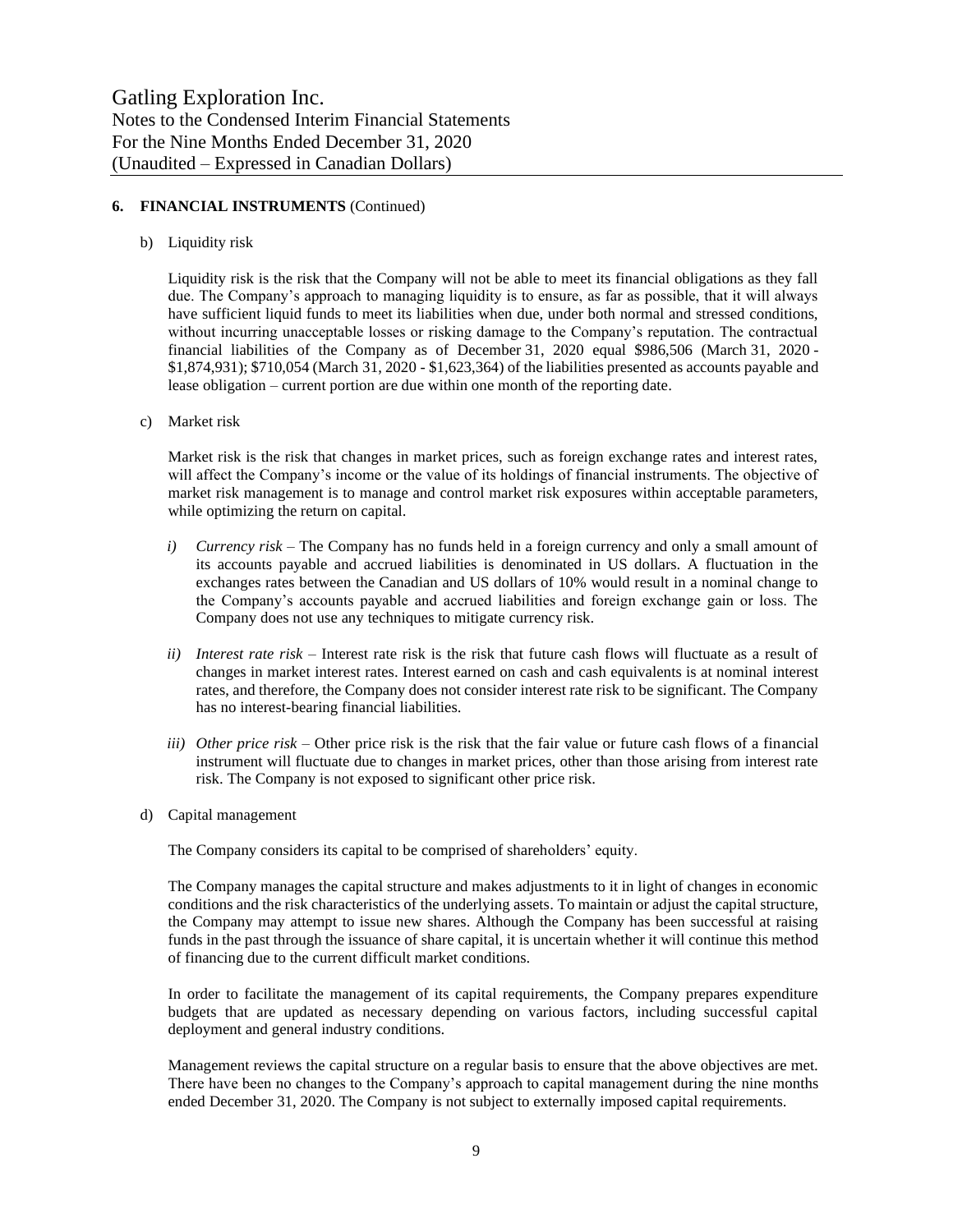|                                                  | Camp and<br><b>Infrastructure</b> | Computer<br>Equipment |        | Equipment     |        | Leasehold<br><b>Improvements</b> |        |     | <b>Total</b> |
|--------------------------------------------------|-----------------------------------|-----------------------|--------|---------------|--------|----------------------------------|--------|-----|--------------|
| Cost                                             |                                   |                       |        |               |        |                                  |        |     |              |
| Balance, March 31, 2019                          | \$                                | \$                    |        | \$            | 497    | \$                               |        | \$  | 497          |
| Additions                                        | 106,604                           |                       | 25,920 |               | 23,554 |                                  | 21,923 |     | 178,001      |
| Balance, March 31, 2020 and<br>December 31, 2020 | \$<br>106,604                     | \$                    | 25,920 | \$            | 24,051 | \$                               | 21,923 | \$. | 178,498      |
| <b>Depreciation</b>                              |                                   |                       |        |               |        |                                  |        |     |              |
| Balance, March 31, 2019                          | \$                                | \$                    |        | $\mathcal{S}$ | 50     | \$                               |        | \$  | 50           |
| Depreciation*                                    | 6,216                             |                       | 3,888  |               | 2,803  |                                  | 6,420  |     | 19,327       |
| Balance, March 31, 2020                          | 6,216                             |                       | 3,888  |               | 2,853  |                                  | 6,420  |     | 19,377       |
| Depreciation*                                    | 2,664                             |                       | 4,957  |               | 3,180  |                                  | 4,815  |     | 15,616       |
| Balance, December 31, 2020                       | \$<br>8,880                       | \$                    | 8,845  | \$            | 6,033  | \$                               | 11,235 | \$  | 34,993       |
| Net book value,<br>March 31, 2020                | \$<br>100,388                     | \$                    | 22,032 | \$            | 21,198 | \$                               | 15,503 | \$  | 159,121      |
| Net book value.<br>December 31, 2020             | \$<br>97,724                      | \$                    | 17,075 | \$            | 18,018 | \$                               | 10,688 | \$  | 143,505      |

#### **7. PROPERTY, PLANT AND EQUIPMENT**

\* Camp and infrastructure depreciation is included in exploration and evaluation expenditures

#### **8. EXPLORATION AND EVALUATION EXPENDITURES**

#### *Larder Lake Project*

On September 24, 2018, as part of a plan of arrangement, the Company received a 100% interest in the Larder Lake Project, located in Ontario. A portion of the project includes a 1.5% net smelter return royalty ("NSR"), of which 1% may be repurchased by the Company for \$750,000. The plan of arrangement was deemed to be a purchase of an asset. As such, IFRS 2 *Share-based Payments* was used to determine fair value of the assets acquired. As the fair value of the assets given up to acquire the assets was more readily available, the Company valued the acquisition using the fair value of shares issued of \$0.28 per share. On September 24, 2018, the fair value of the assets acquired and liabilities assumed were as follows:

|                                                                                     | Amount      |
|-------------------------------------------------------------------------------------|-------------|
| Consideration provided (fair value of 16,713,256 common shares at \$0.56 per share) | 9.359.423   |
| Allocated to net assets acquired:                                                   |             |
| Cash transferred to Company                                                         | (7,000,000) |
| Fair value of Larder Lake Project acquired                                          | (2,359,423) |
|                                                                                     |             |

Fair value of \$2,359,423 was allocated to the project and expensed for the period as exploration and evaluation costs.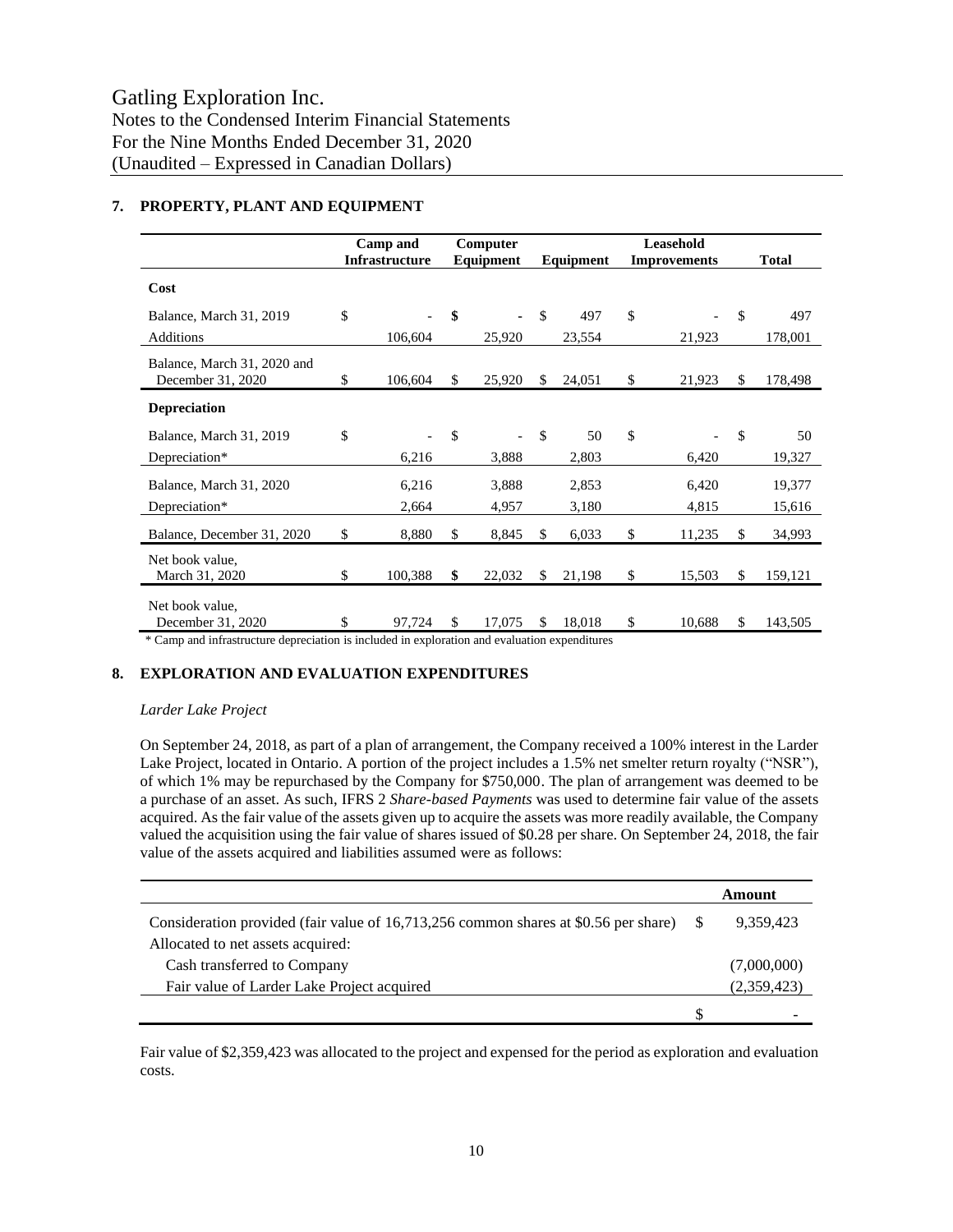#### **8. EXPLORATION AND EVALUATION EXPENDITURES** (Continued)

#### *Larder Lake Project* (continued)

On April 1, 2019, the Company entered into an assignment and assumption agreement to acquire the Kir Vit claim package in Ontario. Under the terms of the agreement, the Company took assignment of a January 2017 underlying agreement between the vendor and certain parties that originally staked the claims comprising Kir Vit (the "stakers"). In consideration of the assignment, the Company issued 875,000 common shares to the vendor valued at \$595,000.

On July 9, 2019, the Company exercised the option in the underlying agreement and made a cash payment of \$250,000 to the stakers. The vendor was granted a 0.5% NSR. The stakers retain a 2% NSR, of which the Company may repurchase one-half (1%) for \$1,000,000. If the Company announces a production decision, a \$4,000,000 payment is due to the vendor and a \$250,000 payment is due to the stakers.

| Nine Months Ended December 31, 2020                  | <b>Larder Lake</b><br>Project |           |  |  |
|------------------------------------------------------|-------------------------------|-----------|--|--|
| <b>Acquisition Costs</b>                             |                               |           |  |  |
| Claim costs                                          | \$                            | 21,498    |  |  |
| <b>Total Acquisition Costs</b>                       |                               | 21,498    |  |  |
| <b>Property Exploration Costs</b>                    |                               |           |  |  |
| Assays and geochemistry                              |                               | 243,365   |  |  |
| Camp and other costs                                 |                               | 252,382   |  |  |
| Depreciation                                         |                               | 2,664     |  |  |
| Drilling                                             |                               | 1,389,226 |  |  |
| Geological                                           |                               | 555,050   |  |  |
| Geophysics                                           |                               | 3,394     |  |  |
| Travel and transport                                 |                               | 25,220    |  |  |
| <b>Total Exploration Costs</b>                       |                               | 2,471,301 |  |  |
| <b>Total Exploration and Evaluation Expenditures</b> | \$                            | 2,492,799 |  |  |

Summaries of exploration and evaluation expenditures for the nine months ended December 31, 2020 and year ended March 31, 2020 are as follows: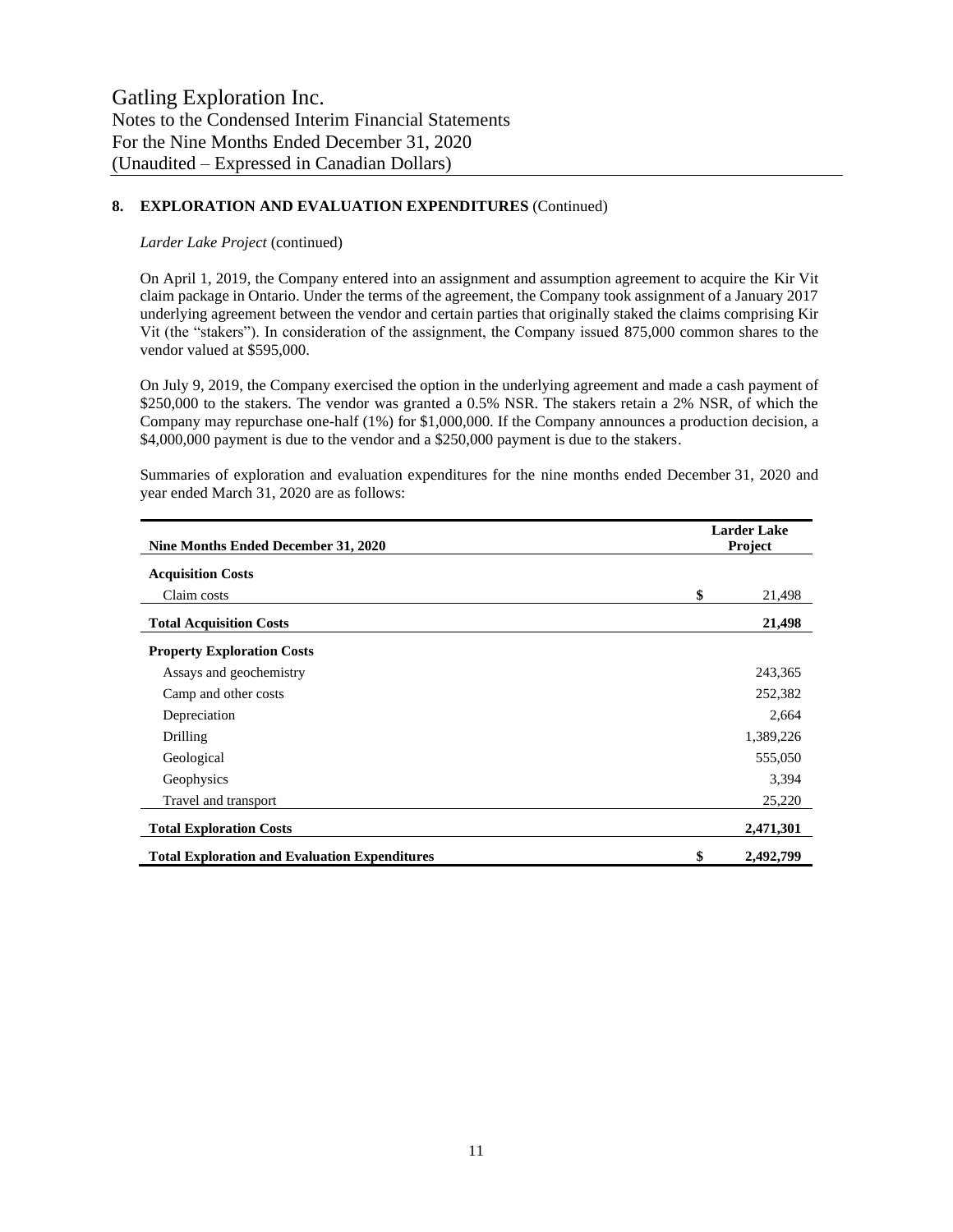### **8. EXPLORATION AND EVALUATION EXPENDITURES** (Continued)

| Year Ended March 31, 2020                                    | <b>Larder Lake</b><br>Project |
|--------------------------------------------------------------|-------------------------------|
| <b>Acquisition Costs</b>                                     |                               |
| Fair value of Larder Lake Project acquired                   | \$<br>845,000                 |
| Claim costs                                                  | 101,022                       |
| <b>Total Acquisition Costs</b>                               | 946,022                       |
| <b>Property Exploration Costs</b>                            |                               |
| Assays and geochemistry                                      | 812,462                       |
| Camp and other costs                                         | 430,497                       |
| Depreciation                                                 | 6,216                         |
| Drilling                                                     | 4,302,870                     |
| Geochemical                                                  | 3,205                         |
| Geological                                                   | 703,850                       |
| Geophysics                                                   | 64,208                        |
| Travel and transport                                         | 79,754                        |
| <b>Total Exploration Costs</b>                               | 6,403,062                     |
| <b>Total Exploration and Evaluation Expenditures</b>         | \$<br>7,349,084               |
| <b>RIGHT-OF-USE ASSET</b>                                    |                               |
|                                                              | <b>Right-of-Use Asset</b>     |
| Cost                                                         |                               |
| Balance, April 1, 2019, March 31, 2020 and December 31, 2020 | \$<br>525,030                 |
| <b>Depreciation</b>                                          |                               |
|                                                              |                               |

| Balance, April 1, 2019            | \$            |
|-----------------------------------|---------------|
| Depreciation                      | 153,667       |
| Balance, March 31, 2020           | 153,667       |
| Depreciation                      | 115,251       |
| Balance, December 31, 2020        | \$<br>268,918 |
| Net book value, March 31, 2020    | \$<br>371,363 |
| Net book value, December 31, 2020 | \$<br>256,112 |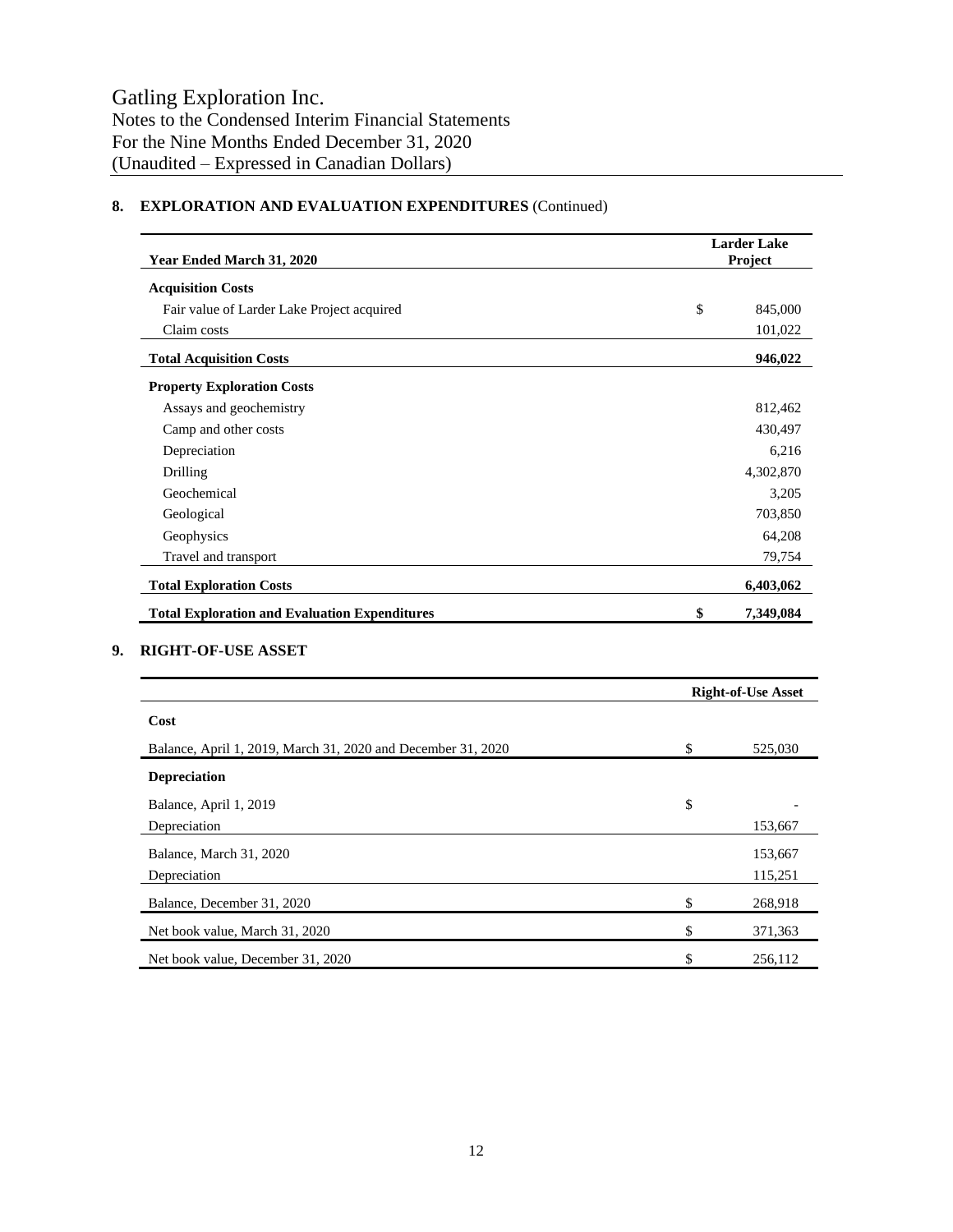#### **10. LEASE OBLIGATION**

|                              | <b>December 31, 2020</b> | <b>March 31, 2020</b> |
|------------------------------|--------------------------|-----------------------|
| Balance, beginning of period | \$<br>398,035            | \$<br>525,030         |
| Lease interest accretion     | 30,192                   | 54,422                |
| Lease payments               | (138,986)                | (181, 417)            |
| Balance, end of period       | 289,241                  | 398,035               |
| Current portion              | (163, 724)               | (146, 468)            |
| Non-current portion          | \$<br>125.517            | 251,567               |

#### **11. OTHER LIABILITIES**

Other liabilities consist of the liability portion of the flow-through shares issued. The following is a continuity schedule of the liability portion of the flow-through share issuances.

|                                                                      | <b>December 31, 2020</b> |            | <b>March 31, 2020</b> |            |
|----------------------------------------------------------------------|--------------------------|------------|-----------------------|------------|
| Balance, beginning of period                                         | \$                       |            |                       | 418,533    |
| Liability incurred on flow-through shares issued in July 2020        |                          | 202,500    |                       |            |
| Liability incurred on flow-through shares issued in December 2020    |                          | 549.714    |                       |            |
| Settlement of flow-through share liability by incurring expenditures |                          | (276, 185) |                       | (418, 533) |
| Balance, end of period                                               |                          | 476,029    |                       |            |

In November 2018, the Company issued 5,772,164 flow-through shares at a price of \$0.60 per share. The premium paid by investors was calculated as \$0.09 per share. Accordingly, \$519,495 was recorded as other liabilities.

In July 2020, the Company issued 2,025,000 flow-through shares at a price of \$0.60 per share. The premium paid by investors was calculated as \$0.10 per share. Accordingly, \$202,500 was recorded as other liabilities.

In December 2020, the Company issued 5,497,140 flow-through shares at a price of \$0.55 per share. The premium paid by investors was calculated as \$0.10 per share. Accordingly, \$549,714 was recorded as other liabilities.

As at December 31, 2020, the Company had \$2,618,158 (March 31, 2020 - \$nil) of remaining commitment to incur exploration expenditures in relation to its December 2020 flow-through financing and did not have any remaining commitment to incur exploration expenditures in relation to its July 2020 (March 31, 2020 - \$nil) and November 2018 (March 31, 2020 - \$nil) flow-through financings.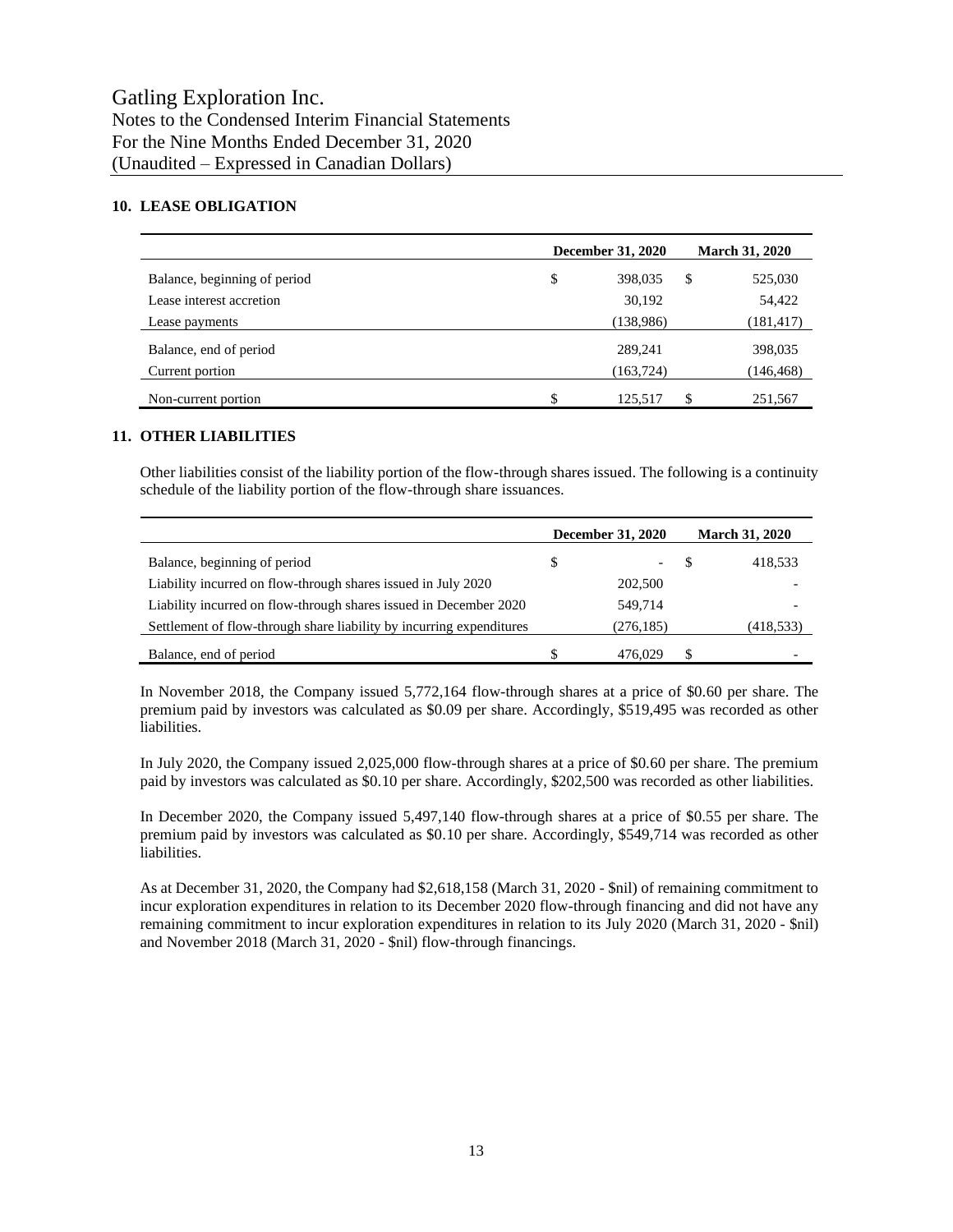#### **12. RELATED PARTY TRANSACTIONS**

These amounts of key management compensation are included in the amounts shown on the condensed interim statements of comprehensive loss:

|                                                                                                                                 | <b>Nine Months</b><br><b>Ended</b><br>December 31,<br>2020 |           | <b>Nine Months</b><br><b>Ended</b><br>December 31,<br>2019 |         |
|---------------------------------------------------------------------------------------------------------------------------------|------------------------------------------------------------|-----------|------------------------------------------------------------|---------|
| Short-term compensation (consulting fees, exploration and<br>evaluation expenditures, management fees and professional<br>fees) | \$<br>625,000                                              |           | \$.                                                        | 576,500 |
| Share-based compensation                                                                                                        |                                                            | 399,849   |                                                            | 66,352  |
|                                                                                                                                 | \$                                                         | 1.024.849 | \$.                                                        | 642.852 |

During the nine months ended December 31, 2020, short-term compensation to related parties consisted of \$187,500 (2019 - \$82,500) in consulting fees, \$225,000 (2019 - \$226,500) in exploration and evaluation expenditures, \$145,000 (2019 - \$185,000) in management fees and \$67,500 (2019 - \$82,500) in professional fees.

Transactions with related parties are included in the amounts shown on the condensed interim statements of comprehensive loss as follows:

|                                                            | <b>Nine Months</b><br><b>Ended</b><br>December 31,<br>2020 |         | <b>Nine Months</b><br><b>Ended</b><br>December 31,<br>2019 |        |
|------------------------------------------------------------|------------------------------------------------------------|---------|------------------------------------------------------------|--------|
| Related company controlled by officer and director         |                                                            |         |                                                            |        |
| (consulting fees and office and general)                   | \$                                                         | 70,000  | S                                                          | 90,000 |
| Related companies with common officers and directors (rent |                                                            |         |                                                            |        |
| recovery)                                                  | \$                                                         | 133,000 | \$.                                                        | 80,000 |
| Related company in which an officer is a director          |                                                            |         |                                                            |        |
| (exploration and evaluation expenditures)                  | \$                                                         | 115.000 | S                                                          |        |

As at December 31, 2020, the Company had receivables of \$9,450 (March 31, 2020 - \$15,750) related to office rent recovery from companies with common officers and directors.

As at December 31, 2020, the Company had prepaid expenses of \$7,000 (March 31, 2020 - \$7,500) related to expenses with a company controlled by a member of key management.

As at December 31, 2020, the Company had accounts payable of \$20,000 (March 31, 2020 - \$62,500) with companies controlled by officers and directors, \$120,750 (March 31, 2020 - \$nil) to a company in which an officer is a director, \$12,698 (March 31, 2020 - \$10,575) related to shared office and general expenses with a company controlled by an officer and director and \$16,800 (March 31, 2020 - \$nil) related to prepaid office rent recovery from companies with common officers and directors. The balances owing are unsecured, noninterest-bearing and have no specific terms of repayment.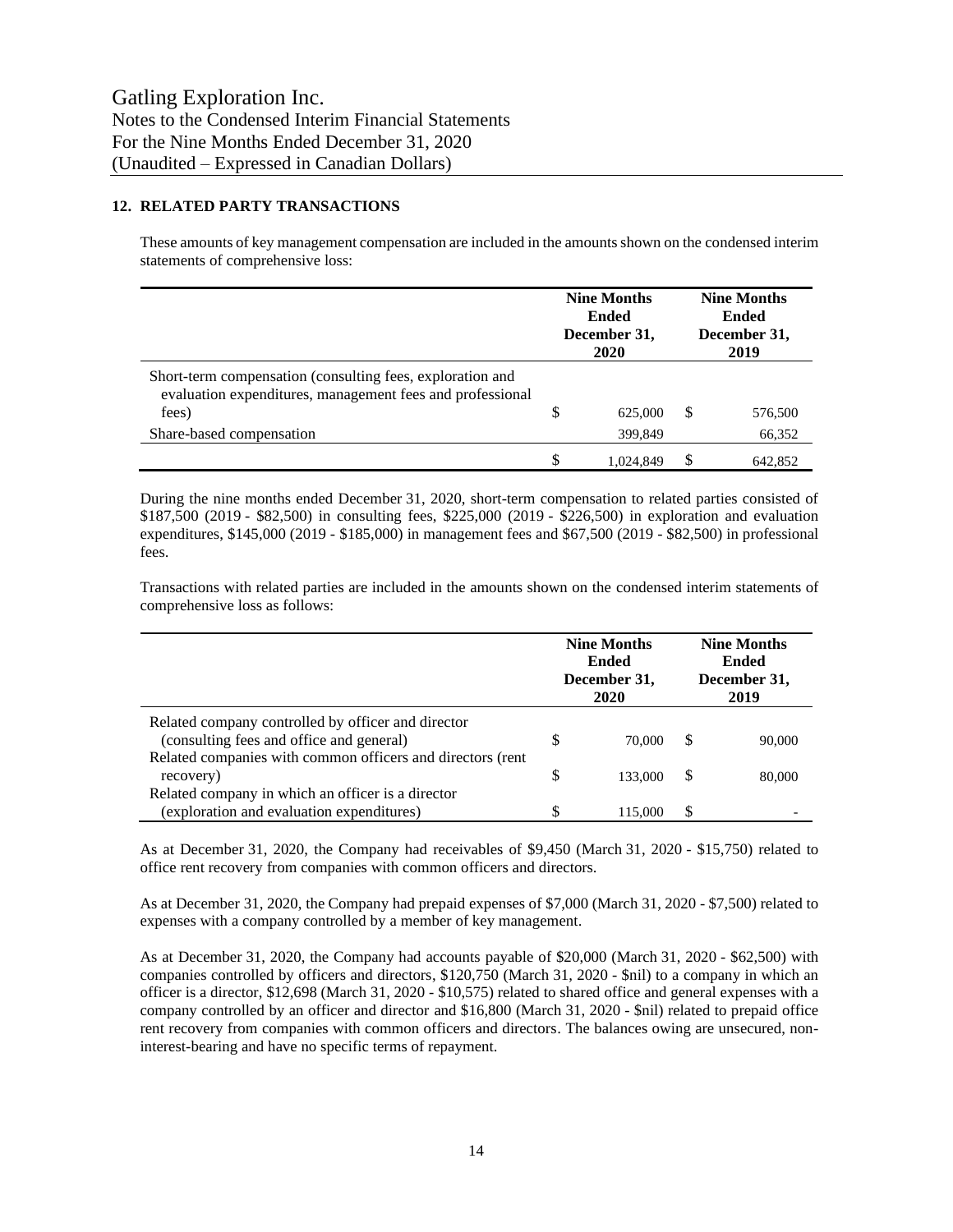#### **13. SHARE CAPITAL**

a) Authorized

Unlimited number of common voting shares without par value

b) Issued and outstanding

*During the nine months ended December 31, 2020*

On July 20, 2020, the Company closed a private placement for total gross proceeds of \$3,790,000. The Company issued 2,025,000 flow-through common shares of the Company at a price of \$0.60 per flowthrough common share for gross proceeds of \$1,215,000 and 5,150,000 common shares of the Company at a price of \$0.50 per common share for gross proceeds of \$2,575,000. The premium paid by investors on the flow-through shares was calculated as \$0.10 per share. Accordingly, \$202,500 was recorded as other liabilities. Share issue costs of \$28,837 were incurred.

On December 18, 2020, the Company closed a private placement for gross proceeds of \$4,643,427. The Company issued 3,240,000 units at a price of \$0.50 per unit for gross proceeds of \$1,620,000. Each unit consists of one common share and one-half of one share purchase warrant. Each warrant entitles the holder to acquire one common share at a price of \$0.70 for a period of two years from the date of issuance. The Company also issued 5,497,140 flow-through common shares at a price of \$0.55 per share for gross proceeds of \$3,023,427. The premium paid by investors on the flow-through shares was calculated as \$0.10 per share. Accordingly, \$549,741 was recorded as other liabilities. The Company paid finders' fees of \$63,600 and issued 397,512 agent warrants with an exercise price of \$0.70 and a term to expiry of two years (note 13(d)). The Company also incurred other share issue costs of \$161,381.

#### *During the year ended March 31, 2020*

On April 12, 2019, the Company issued 875,000 common shares valued at \$595,000 for the Kir Vit claims (note 8).

During the year ended March 31, 2020, the Company issued 130,250 common shares for proceeds of \$72,705 on the exercise of 130,250 stock options. The value of the stock options of \$70,828 was transferred to share capital from share-based payments reserve upon exercise.

c) Stock options

The Company has a stock option plan to grant incentive stock options to directors, officers, employees and consultants. Under the plan, the aggregate number of common shares that may be subject to option at any one time may not exceed 10% of the issued common shares of the Company as of that date, including options granted prior to the adoption of the plan. Options granted may not exceed a term of ten years, and the term will be reduced to one year following the date of death of the optionee. All options vest when granted unless they are otherwise specified by the Board of Directors or if they are granted for investor relations activities.

Options granted for investor relations activities vest over a twelve-month period with no more than 25% of the options vesting in any three-month period.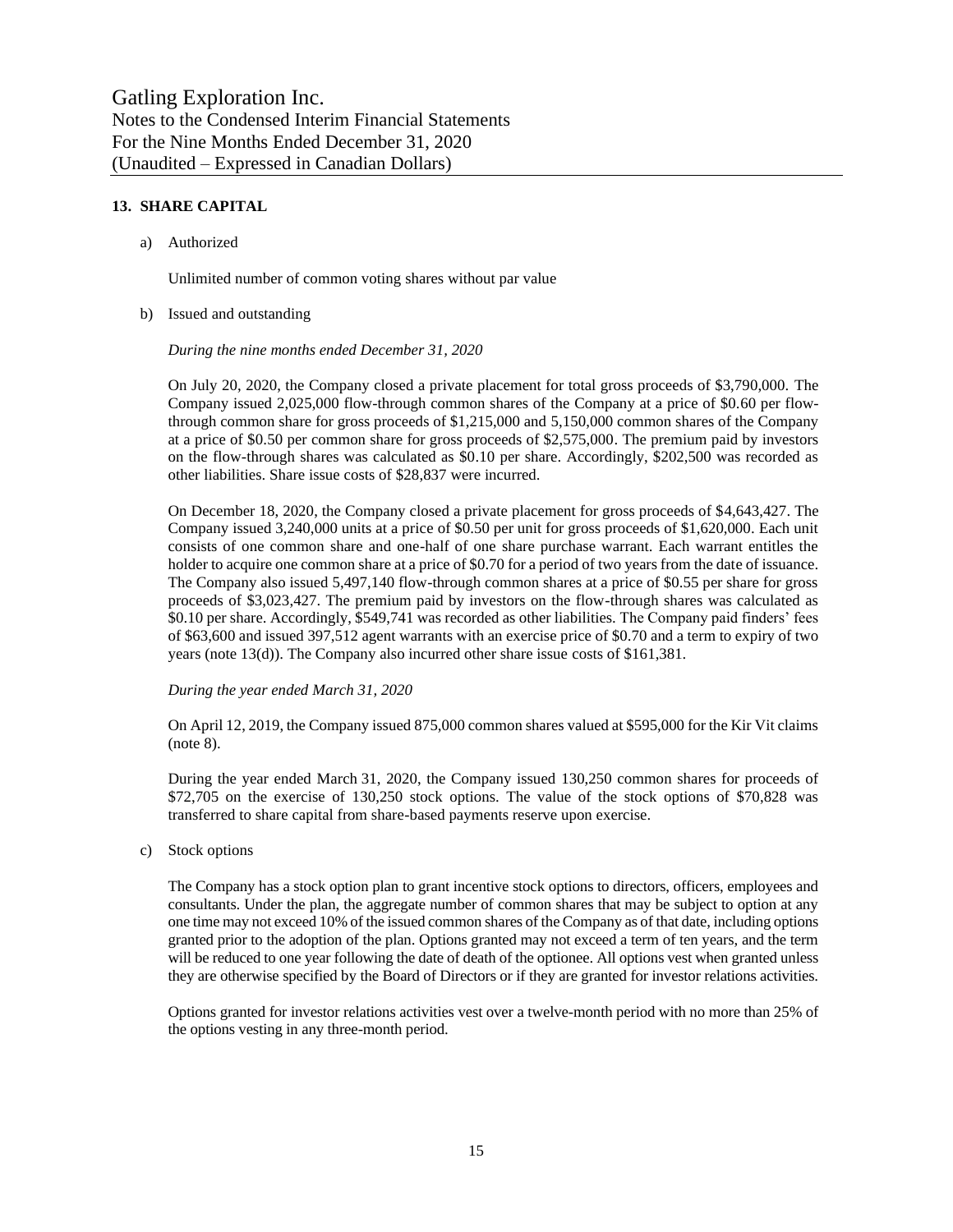#### 13. **SHARE CAPITAL** (Continued)

#### c) Stock options (continued)

Stock option transactions and the number of stock options outstanding are summarized as follows:

|                                  | <b>Nine Months Ended</b> |          | <b>Year Ended</b>     |          |
|----------------------------------|--------------------------|----------|-----------------------|----------|
|                                  | <b>December 31, 2020</b> |          | <b>March 31, 2020</b> |          |
|                                  | Weighted                 |          |                       | Weighted |
|                                  |                          | Average  |                       | Average  |
|                                  | Number of                | Exercise | Number of             | Exercise |
|                                  | Options                  | Price    | Options               | Price    |
| Outstanding, beginning of period | 2,107,250                | \$ 0.52  | 2,262,500             | \$ 0.50  |
| Granted                          | 1,600,000                | \$0.38   | 200,000               | \$0.98   |
| Exercised                        |                          |          | (130,250)             | \$0.56   |
| Expired                          |                          |          | (225,000)             | \$0.48   |
| Outstanding, end of period       | 3,707,250                | \$0.32   | 2,107,250             | \$ 0.52  |

The weighted average share price on the date of exercise for the year ended March 31, 2020 was \$1.04.

The following stock options were outstanding and exercisable at December 31, 2020:

| <b>Expiry Date</b> | <b>Weighted Average</b><br>Remaining<br><b>Contractual Life in</b><br><b>Years</b> | <b>Exercise</b><br><b>Price</b> | Outstanding | <b>Exercisable</b> |
|--------------------|------------------------------------------------------------------------------------|---------------------------------|-------------|--------------------|
| October 15, 2021   | 0.79                                                                               | \$ 0.42                         | 1,332,250   | 1,332,250          |
| February 13, 2022  | 1.12                                                                               | \$0.66                          | 500,000     | 500,000            |
| February 27, 2022  | 1.16                                                                               | \$ 0.62                         | 125,000     | 125,000            |
| August 1, 2022     | 1.58                                                                               | \$0.78                          | 50,000      | 50,000             |
| September 16, 2022 | 1.71                                                                               | \$0.58                          | 100,000     | 100,000            |
| July 22, 2023      | 2.56                                                                               | \$0.68                          | 950,000     | 950,000            |
| December 21, 2023  | 2.97                                                                               | \$ 0.45                         | 650,000     | 650,000            |
|                    | 1.72                                                                               |                                 | 3.707.250   | 3.707.250          |

The Company applies the fair value method using the Black-Scholes option pricing model in accounting for its stock options granted. Accordingly, share-based payments of \$797,356 (year ended March 31, 2020 - \$176,204) were recognized during the nine months ended December 31, 2020.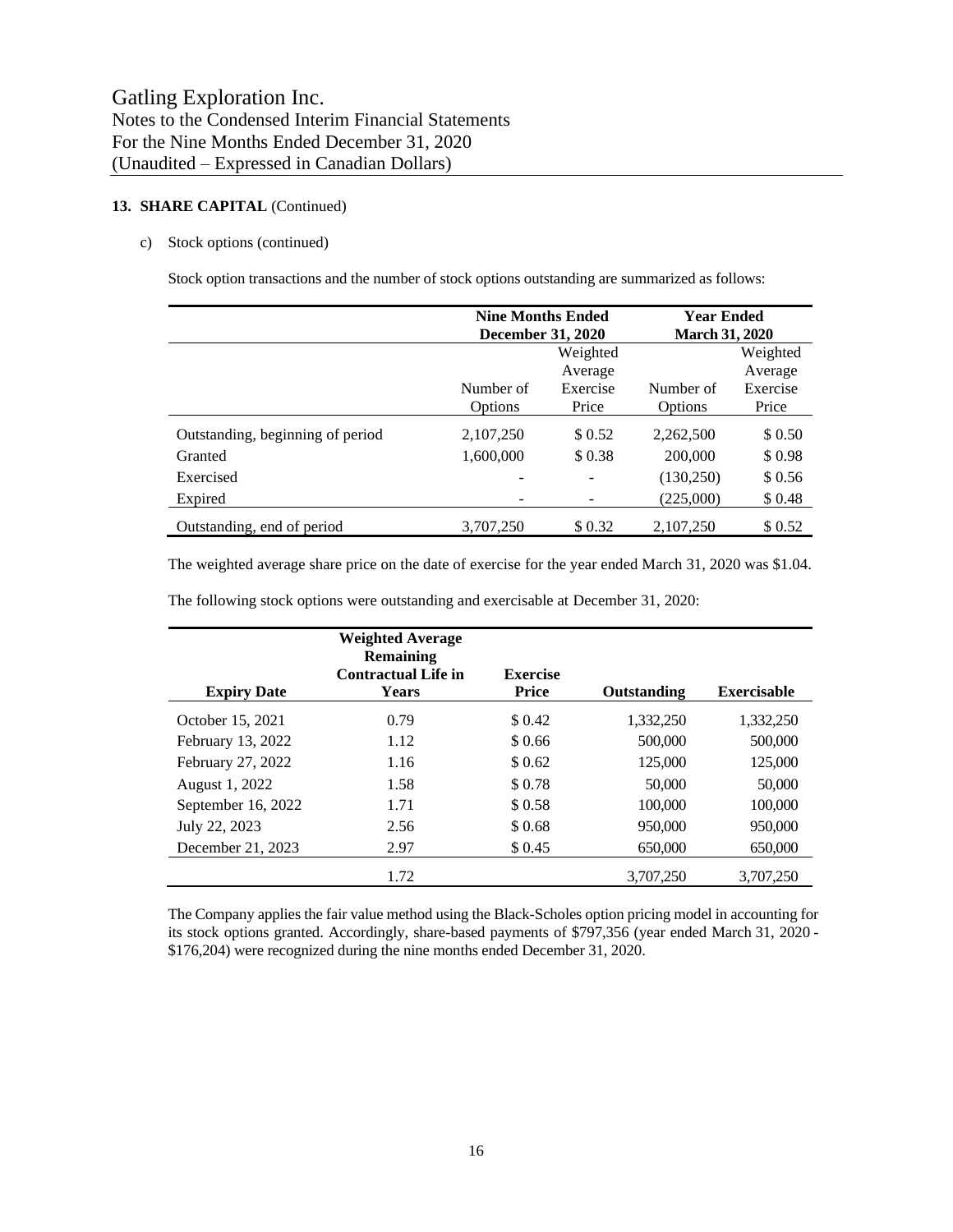#### 13. **SHARE CAPITAL** (Continued)

#### c) Stock options (continued)

The fair value of each stock option granted was calculated using the following weighted average assumptions:

|                                        | <b>Nine Months Ended</b><br><b>December 31, 2020</b> | <b>Year Ended</b><br><b>March 31, 2020</b> |
|----------------------------------------|------------------------------------------------------|--------------------------------------------|
| Expected life (years)                  | 3.00                                                 | 3.00                                       |
| Risk-free interest rate                | 0.28%                                                | 1.50%                                      |
| Annualized volatility                  | 170%                                                 | 167%                                       |
| Dividend yield                         | N/A                                                  | N/A                                        |
| Stock price at grant date              | \$0.61                                               | \$ 0.51                                    |
| Exercise price                         | \$0.62                                               | \$0.49                                     |
| Weighted average grant date fair value | \$ 0.53                                              | \$ 0.44                                    |

Option pricing models require the input of highly subjective assumptions regarding volatility. The Company has used historical volatility and the volatility of a comparable company to estimate the volatility of the share price.

During the nine months ended December 31, 2020, the Company did not transfer any amounts (year ended March 31, 2020 - \$70,828) from the share-based payments reserve to share capital as no stock options were exercised (year ended March 31, 2020 - 260,500).

During the nine months ended December 31, 2020, the Company did not transfer any amounts (year ended March 31, 2020 - \$118,505) from the share-based payments reserve to deficit as no stock options expired (year ended March 31, 2020 - 450,000).

#### d) Warrants

Warrant transactions and the number of warrants outstanding are summarized as follows:

|                                  | <b>Nine Months Ended</b><br><b>December 31, 2020</b> |          | <b>Year Ended</b><br><b>March 31, 2020</b> |                     |
|----------------------------------|------------------------------------------------------|----------|--------------------------------------------|---------------------|
|                                  | Weighted<br>Average                                  |          |                                            | Weighted<br>Average |
|                                  | Number of                                            | Exercise | Number of                                  | Exercise            |
|                                  | Warrants                                             | Price    | Warrants                                   | Price               |
| Outstanding, beginning of period |                                                      |          |                                            |                     |
| Granted                          | 2,017,512                                            | \$0.70   |                                            |                     |
| Outstanding, end of period       | 2,017,512                                            | \$ 0.70  |                                            |                     |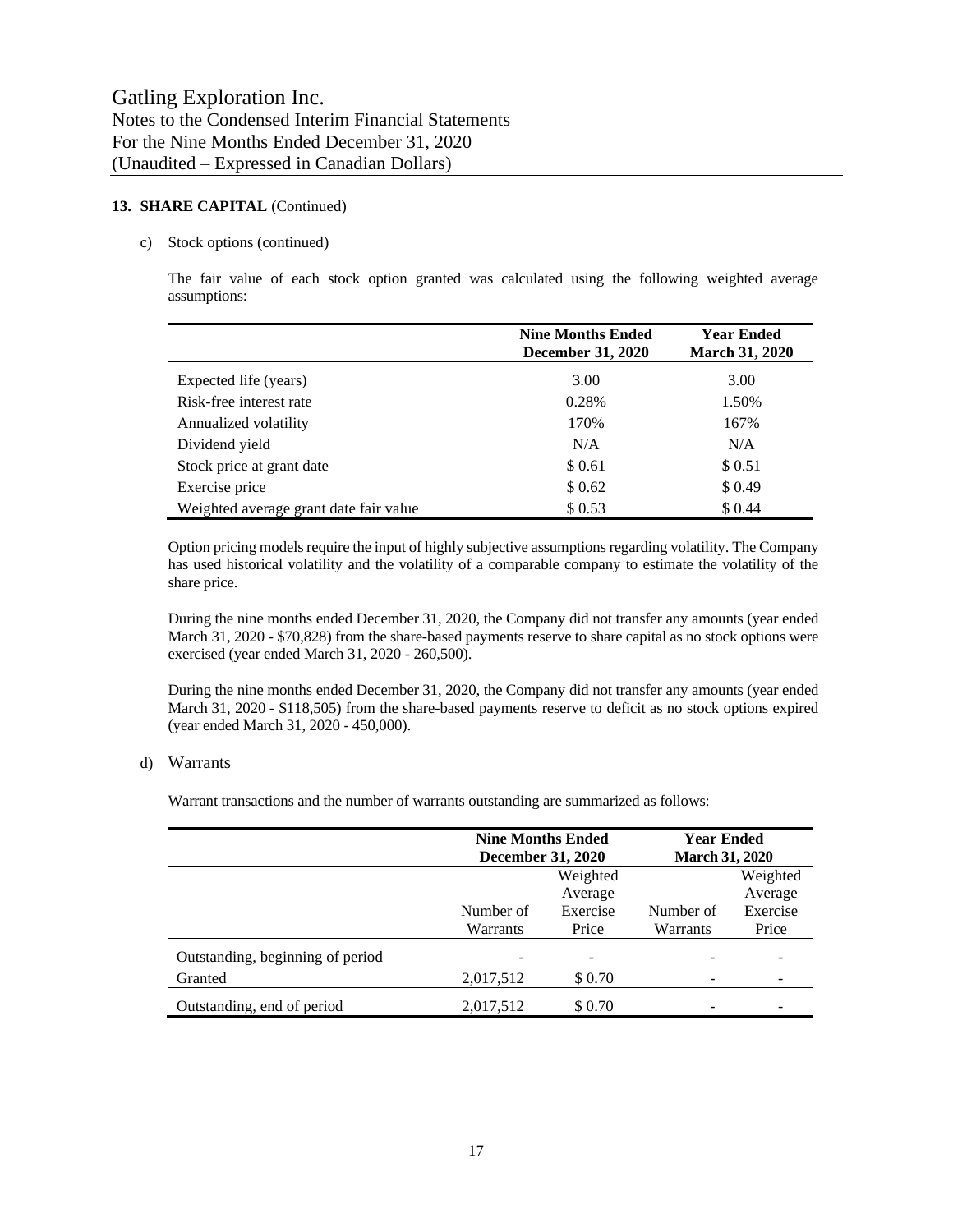#### **13. SHARE CAPITAL** (Continued)

#### d) Warrants (continued)

The following warrants were outstanding and exercisable at December 31, 2020:

| <b>Expiry Date</b> | <b>Weighted Average</b><br><b>Remaining</b><br><b>Contractual Life in</b><br>Years | <b>Exercise</b><br><b>Price</b> | <b>Exercisable</b> |
|--------------------|------------------------------------------------------------------------------------|---------------------------------|--------------------|
| December 18, 2022  | 1.96                                                                               | \$ 0.70                         | 2,017,512          |

The Company applies the residual method in accounting for it warrants issued through private placements. Accordingly, \$162,000 was recorded for the 1,620,000 warrants issued on December 18, 2020.

The Company applies the fair value method using the Black-Scholes option pricing model in accounting for its broker warrants granted. Accordingly, share issue costs of \$57,077 (year ended March 31, 2020 - \$nil) were recognized for the 397,512 broker warrants issued during the nine months ended December 31, 2020.

|                           | <b>Nine Months Ended</b><br><b>December 31, 2020</b> | <b>Year Ended</b><br><b>March 31, 2020</b> |
|---------------------------|------------------------------------------------------|--------------------------------------------|
| Expected life (years)     | 2.00                                                 | N/A                                        |
| Risk-free interest rate   | 0.29%                                                | N/A                                        |
| Annualized volatility     | 82%                                                  | N/A                                        |
| Dividend yield            | N/A                                                  | N/A                                        |
| Stock price at grant date | \$0.45                                               | N/A                                        |
| Exercise price            | \$0.70                                               | N/A                                        |

The fair value of each stock option granted was calculated using the following weighted average assumptions:

Option pricing models require the input of highly subjective assumptions regarding volatility. The Company has used historical volatility and the volatility of a comparable company to estimate the volatility of the share price.

Weighted average grant date fair value \$ 0.14 N/A

#### **14. SEGMENTED DISCLOSURE**

The Company has one operating segment, being mineral exploration and development. All of the Company's assets are located in Canada.